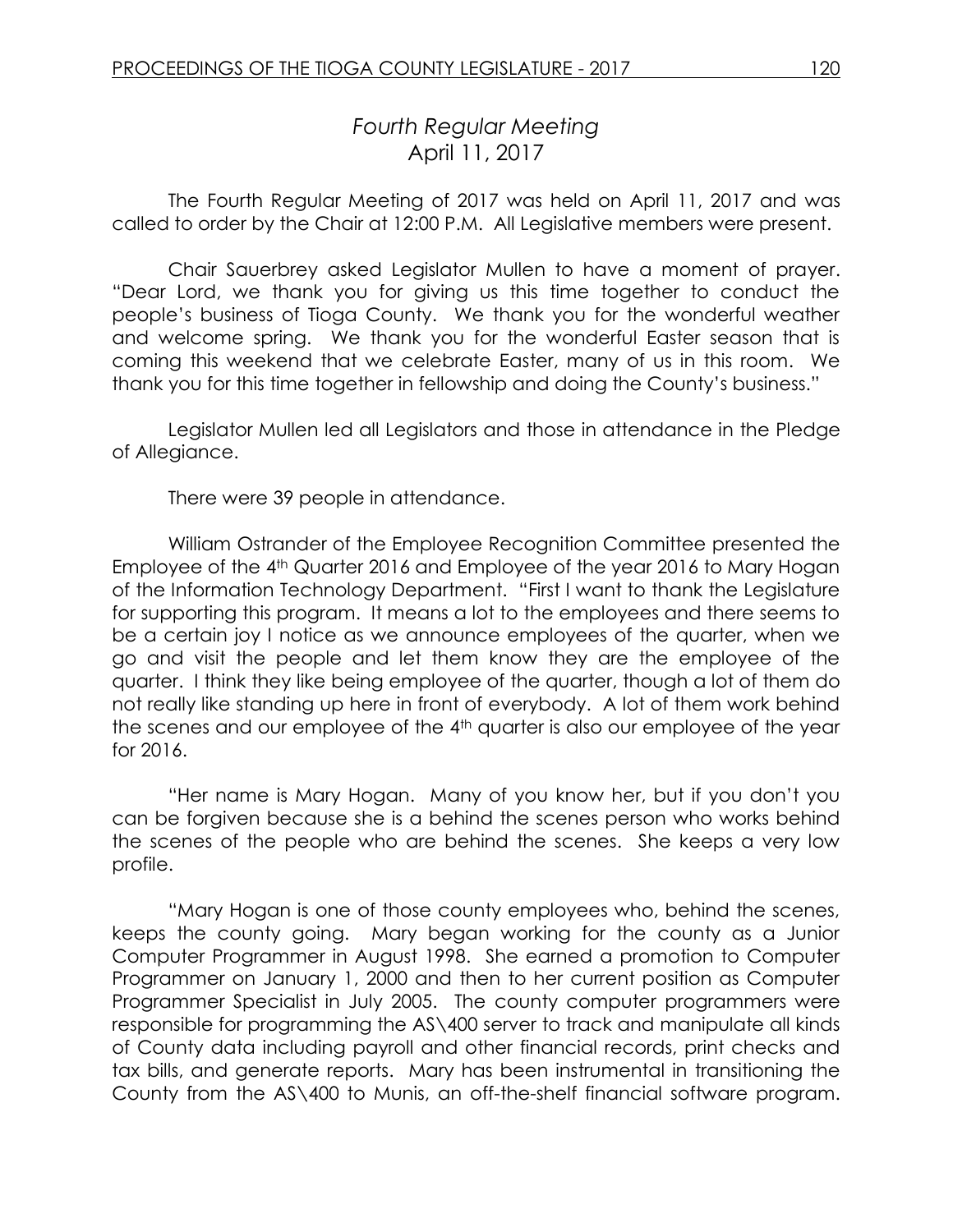There has been a great deal of troubleshooting to do since the County is using a new *Beta* version of the software. Mary acts as the liaison between County users and the software company to overcome the many bugs found in the program.

"Mary's dedication to serving the County is often demonstrated by her working on Sundays to resolve problems and meet deadlines. Recently, she did this in order to develop complex spreadsheets to satisfy the special payroll requirements of the Sheriff's Union Retroactive Arbitrage Ruling.

"Mary is a native of Owego and therefore has a personal commitment to the welfare of Tioga County. She is an avid fan of the LPGA and the New York Yankees. She loves to read and has a growing interest in wild birds and hopes to develop that interest further. She visits my office every day to check out the bird of the day calendar. The bird of the day today is the Painted Bunting, which is one of her favorites.

"Here are some snippets about her from her nominators. She had quite a few nominators, they were like Arnold Schwarzenegger's of nominating. Without hesitation Mary is always willing and able to take on projects and help with our IT needs. I refer to Mary as the fire department. She is always over here helping somebody put out a fire, a programming problem or generating report as soon as possible, or finding an old file. We have witnessed Mary's steadfast dedication to this project and overall dedication to the County. Mary has routinely exhibited going above and beyond to assist in whatever capacity she can to make this be a successful transition from the former system to the new financial system while still maintaining the AS400 system.

"Outside of Mary's job description she has been very instrumental in the following areas: Fixed assets, payroll, Munis support, 2017 budget process. Mary is a team player. Mary is an exemplary employee and a valuable asset to Tioga County. It seems like Mary is needed at least once a day in the Treasurer's Office. She is patient and kind when explaining things or offering assistance. She is very helpful. She responds quickly to the needs of our office and I am sure she is just as friendly and helpful to everyone else. Mary is always ready to help in any way she can. She is always a pleasure to work with. She has also been a great source of information for me as I learn how Munis and all the computer programs work. Tioga County is lucky to have someone like her. Mary is very persistent to solve whatever problems might occur to keep everything going smooth. We want to congratulate you."

Doug Camin, Information Technology Director spoke. "I do not know that there is too much more that I can add that hasn't already been said, but I can definitely reiterate all the many nice and wonderful things that have been said about Mary and the work that she does, and the way that she contributes to our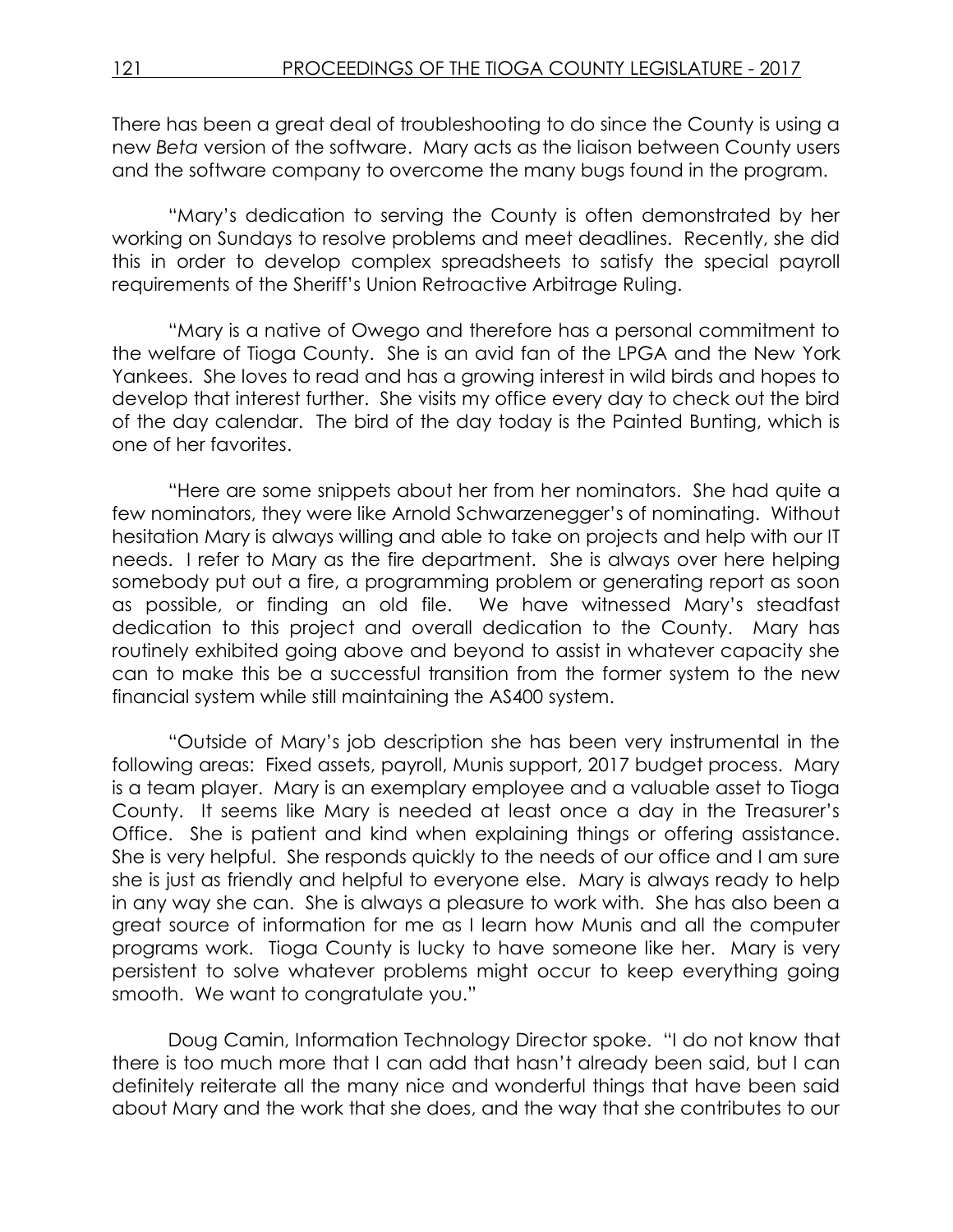department. I am still the newest employee in my department and one of the things that is very fortunate is that I came in to such a great team and Mary is one critical aspect of that team who has brought just an immense amount of knowledge and technical wherewithal and just an immense work ethic that will be missed one day when you are no longer here. Hopefully that day will be a ways. Thank you for your work and congratulations."

Legislator Loretta Sullivan spoke. "Congratulations Mary. Bill mentioned several times behind the scenes, behind the scenes, I am surprised by that. If anyone in this room has never heard of Mary and never been involved with fixes that she helped you out with, if you have never heard of her please raise your hand. I cannot tell you the number of times through the years that I have worked with your Committee and just with the Legislature in general, I think in every committee's meeting at some point or another the name Mary Hogan has popped up, singing the praises all over the place.

"Mary is the type of person that has a job that is brought in in an emergency. This is broken, we have to fix it yesterday. Many of you here have a job like that and many of you do not. On each and every occasion like that as has been mentioned by her coworkers and her Director she is johnny on the spot, she is there. There have been times that we have had issues that were so intense that, is there a couch up there because you spent almost 24 hours a day on working on solutions. As far as I am concerned and the rest of the Legislature, you are not behind the scenes, your merits have been brought to the attention of the Legislature for years and I truly from the bottom of my heart am thrilled to have someone like you on our Team and I appreciate you very much."

Mary Hogan spoke. "Thank you. This really means a lot. I really appreciate everything everyone said and I will keep working."

Chair Sauerbrey noted that we have three recognition resolutions this month.

Legislator Mullen read and presented the following recognition resolution to Douglas Swarts.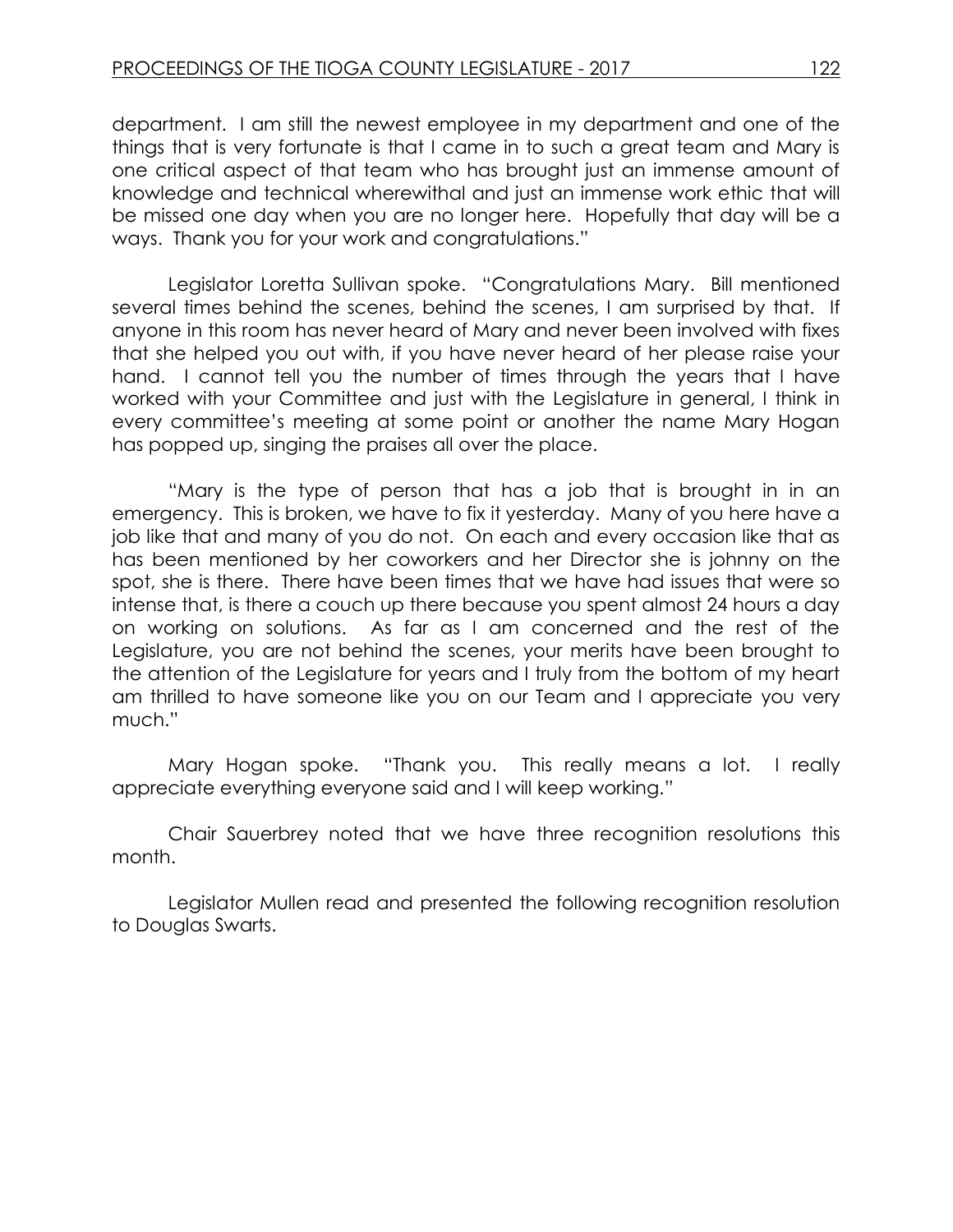There was a unanimous motion for the adoption of the following recognition resolution, seconded unanimously.

REFERRED TO: THE PUBLIC SAFETY COMMITTEE

RESOLUTION NO. 87-17 *RESOLUTION RECOGNIZING DOUGLAS SWARTS' 25 YEARS OF DEDICATED SERVICE TO TIOGA COUNTY*

WHEREAS: Douglas Swarts was appointed as a Corrections Officer on 1/2/92; and

WHEREAS: Douglas Swarts has been dedicated and loyal in the performance of his duties and responsibilities during the past 25 years to Tioga County, thereby earning the respect of his colleagues and peers throughout Tioga County; and

WHEREAS: Douglas Swarts will retire from the Tioga County Sheriff's Office on April 29, 2017; therefore be it

RESOLVED: That the Tioga County Legislature, on its own behalf, as well as on behalf of the citizens of Tioga County, express sincere gratitude to Douglas Swarts for his 25 years of dedicated and loyal service to the residents of Tioga County; and be it further

RESOLVED: That this resolution be spread upon the minutes of this meeting and a certified copy be presented to this outstanding employee, Douglas Swarts.

### ROLL CALL VOTE

Unanimously Yes – Legislators Mullen, Sauerbrey, Roberts, Standinger, Sullivan, Weston, Hollenbeck, Huttleston and Monell.

No – None.

Absent – None.

### RESOLUTION ADOPTED UNANIMOUSLY.

Legislator Mullen spoke. "As far as Doug goes, I want to say thank you from the Legislature and all the citizens. I know what you guys do because I dropped off an awful lot of bad guys there over my years working here in the County."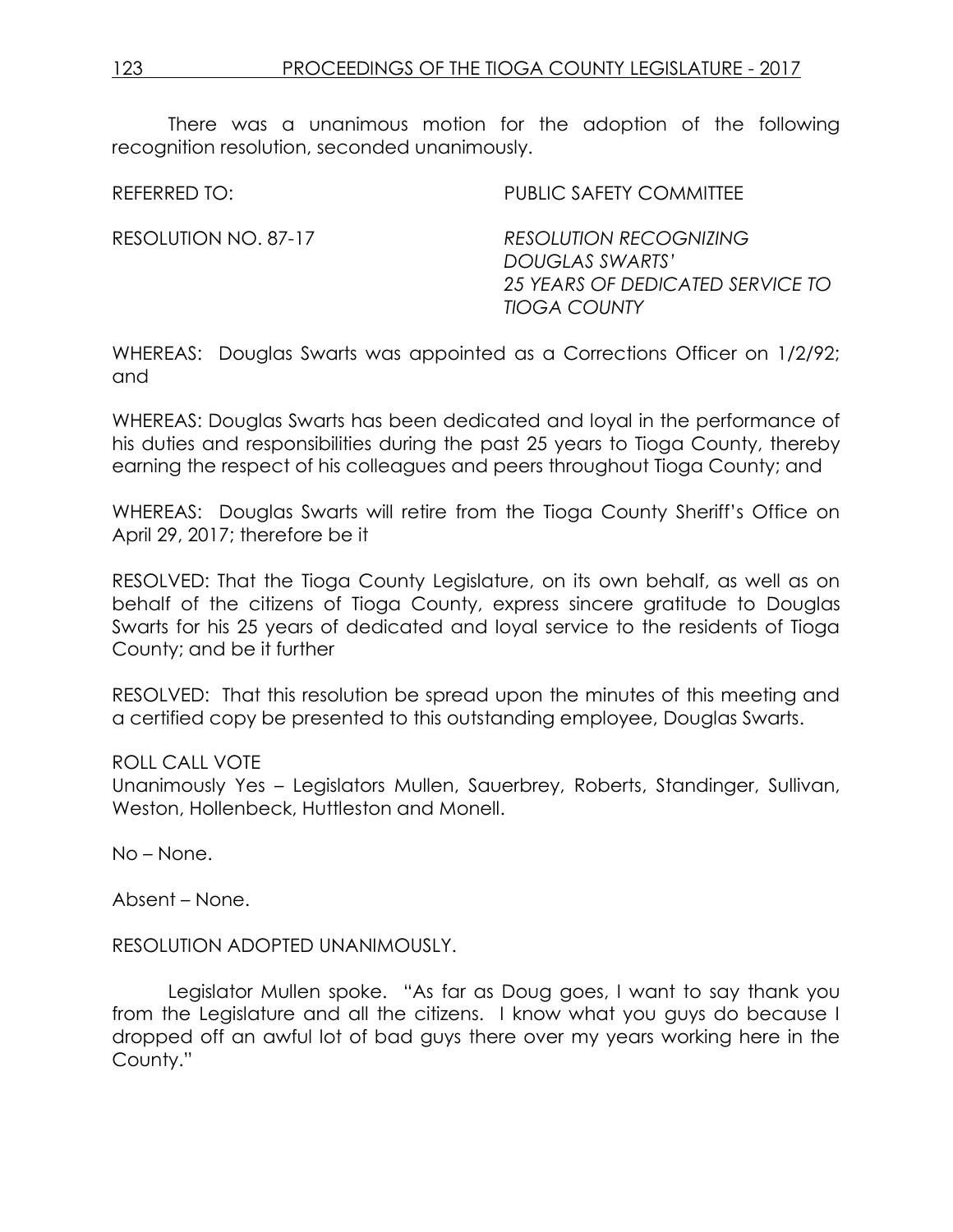Legislator Mullen read and presented the following recognition resolution to William Spangenburg.

There was a unanimous motion for the adoption of the following recognition resolution, seconded unanimously.

| REFERRED TO:         | PUBLIC SAFETY COMMITTEE                                                                                           |
|----------------------|-------------------------------------------------------------------------------------------------------------------|
| RESOLUTION NO. 88-17 | <b>RESOLUTION RECOGNIZING</b><br>WILLIAM SPANGENBURG'S<br>25 YEARS OF DEDICATED SERVICE TO<br><b>TIOGA COUNTY</b> |

WHEREAS: William Spangenburg was appointed as a Corrections Officer on 12/30/91; and

WHEREAS: William Spangenburg has been dedicated and loyal in the performance of his duties and responsibilities during the past 25 years to Tioga County, thereby earning the respect of his colleagues and peers throughout Tioga County; and

WHEREAS: William Spangenburg will retire from the Tioga County Sheriff's Office on March 31, 2017; therefore be it

RESOLVED: That the Tioga County Legislature, on its own behalf, as well as on behalf of the citizens of Tioga County, express sincere gratitude to William Spangenburg for his 25 years of dedicated and loyal service to the residents of Tioga County; and be it further

RESOLVED: That this resolution be spread upon the minutes of this meeting and a certified copy be presented to this outstanding employee, William Spangenburg.

# ROLL CALL VOTE

Unanimously Yes – Legislators Mullen, Sauerbrey, Roberts, Standinger, Sullivan, Weston, Hollenbeck, Huttleston and Monell.

No – None.

Absent – None.

RESOLUTION ADOPTED UNANIMOUSLY.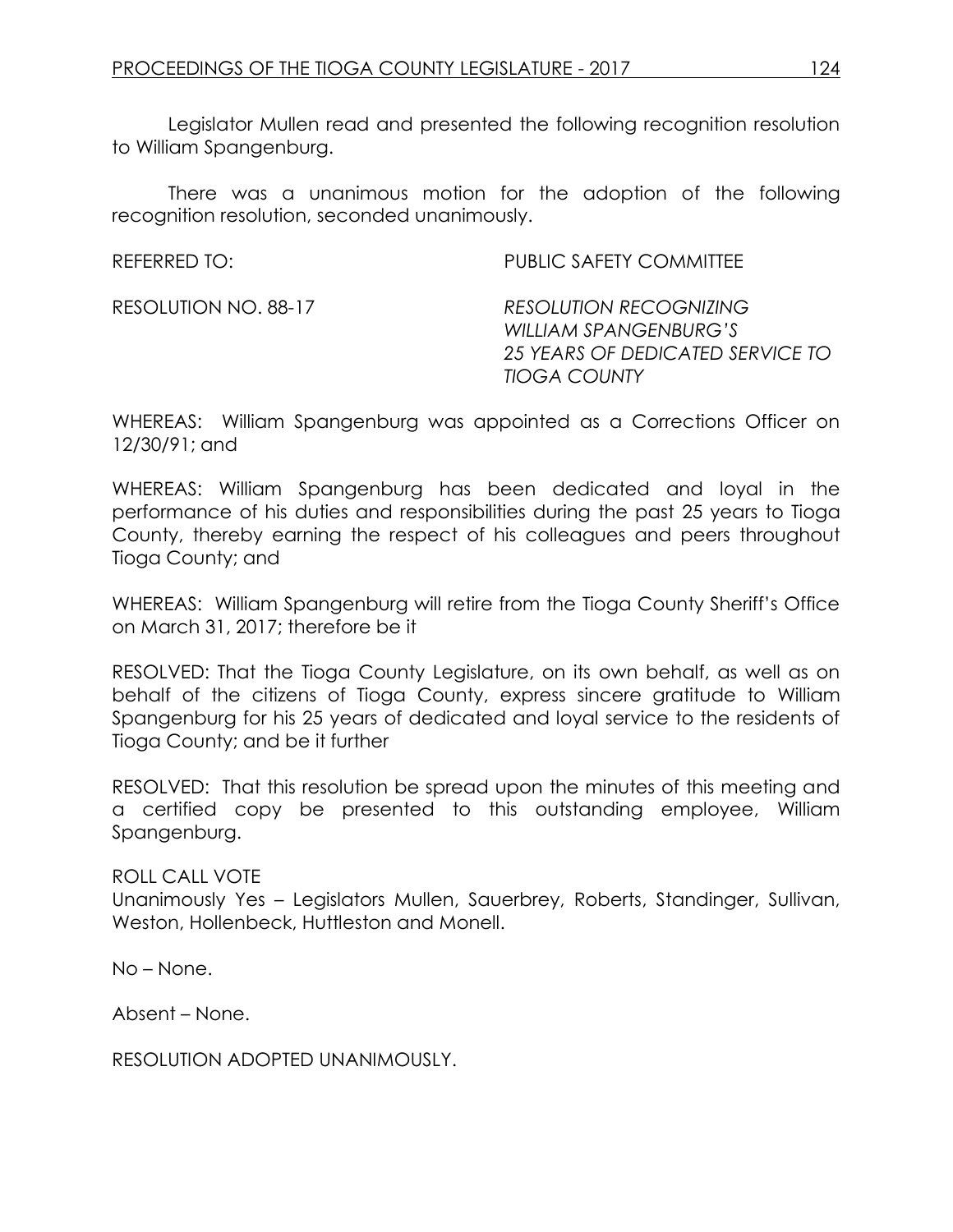Legislator Mullen spoke. "I want to just say a few quick words about what it is to be a Corrections Officer and both these gentlemen at times throughout my time as a State Trooper here in Tioga County and when we would drop off individuals to the jail, one of the things that is common with police officers when they are taking someone to jail is in their backseat they are whining and carrying on, maybe being a little violent, not a nice person to deal with, you turn around and you say why don't you be quiet because I am taking you to the jail and going to drop you off and forget about you. Maybe it is not a nice thing to say as a police officer, but we feel that way because we get to leave them in these guys hands and I can tell you that professionalism and the dedication and duty it takes to deal with some of the worst people in society and some of the people that need the most help in society end up in jail.

"I want to say thank you from the bottom of my heart for what you guys have done and your dedicating your life to the service of your fellow man and the public safety of your community and your County. A plaque and a proclamation is not near enough, but I will tell you this about being retired, it is fantastic, you get paid to wake up. I hope you win in retirement, which means you live well beyond the number of years of service, so you collect a retirement for many many years past your years of service for Tioga County. Once again thank you very much."

Sheriff Howard spoke. "I have some short words because I know neither one of them want to stand up here any longer. Standing before you is over 50 years of experience that the Sheriff's Office is losing. Of course Doug we have for another 18 days or so, Bill has been gone about that much I think or around that time and I just want to say thank you and the men and women in the Sheriff's Office that are here and back at the office just want to thank you for your service, not only to the Sheriff's Office, but to the County and to the citizens, and to your families. Thank you for taking your time and spending 25 years with us and sometimes that were not good, but I want to thank you. I also want to say thank you to the County for recognizing these individuals for their service with the Sheriff's Office and to the County."

Legislator Standinger read and presented the following recognition resolution to Kristine Madison.

Legislator Standinger spoke. "It seems like I am doing a lot of these resolutions for retirement out of that Health & Human Services building, so I wonder if there is something going on up there that I should be aware of."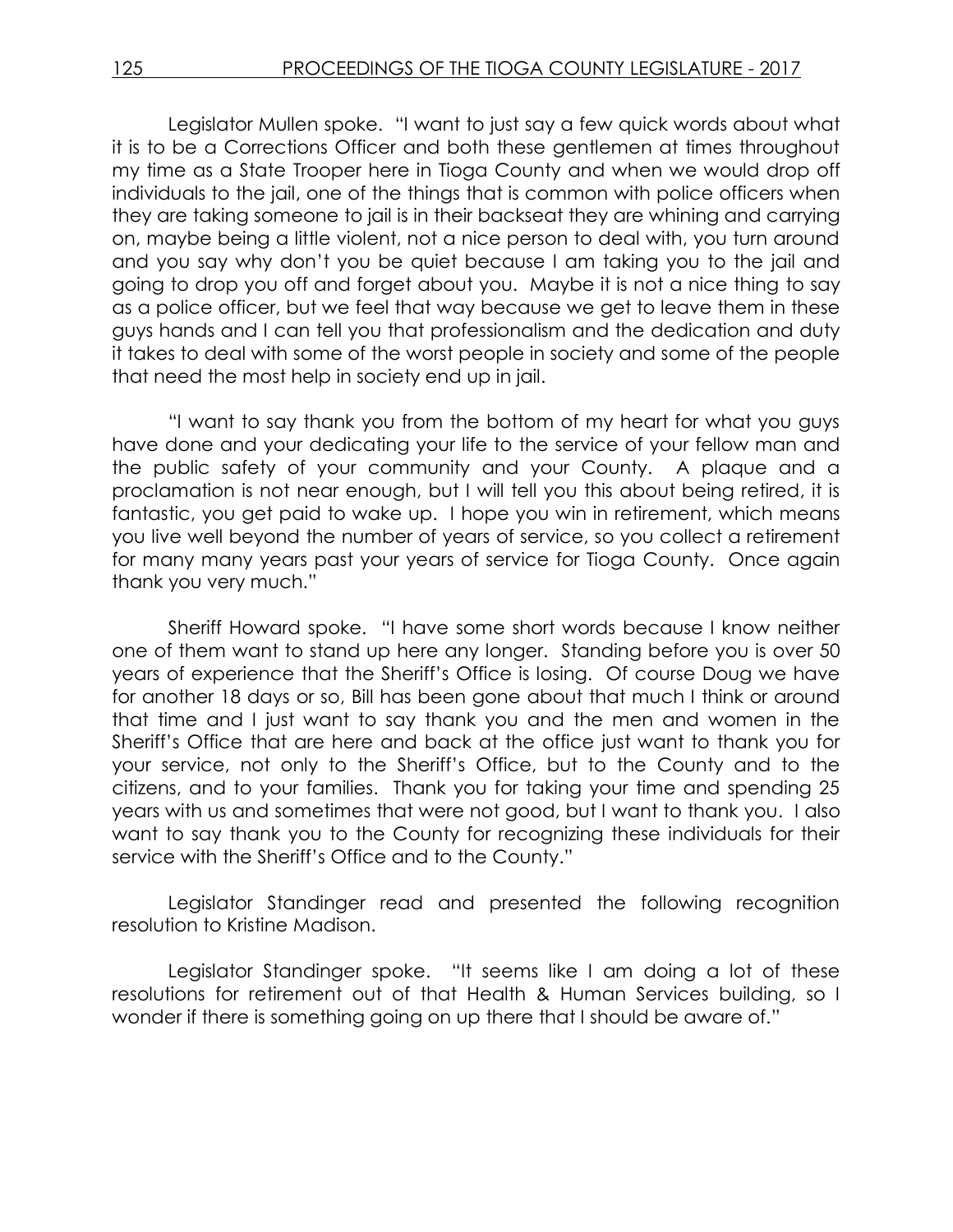There was a unanimous motion for the adoption of the following recognition resolution, seconded unanimously.

| REFERRED TO          | HEALTH & HUMAN SERVICES COMMITTEE                          |
|----------------------|------------------------------------------------------------|
| RESOLUTION NO. 89–17 | <b>RECOGNITION OF</b><br>KRISTINE A. MADISON'S 20 YEARS OF |

WHEREAS: Kristine A. Madison was appointed to the position of Account Clerk Typist on January 6, 1997, and promoted to Senior Account Clerk Typist in March 1999, amended to Account Associate II on January 25, 2017 with Tioga County Department of Mental Hygiene; the position she still holds; and

*DEDICATED SERVICE TO THE TIOGA COUNTY* 

*DEPARTMENT OF MENTAL HYGIENE*

WHEREAS: Kristine A. Madison has been extremely dedicated, loyal and professional in the performance of her duties and responsibilities during the past 20 years to the Mental Hygiene Department. She has earned the respect of her director, colleagues and peers throughout Tioga County; and

WHEREAS: Mrs. Madison retired on March 31, 2017; therefore be it

RESOLVED: That the Tioga County Legislature, on its own behalf, as well as on behalf of the citizens of Tioga County, express sincere gratitude to Kristine A. Madison for her over 20 years of dedicated and loyal service to the residents of Tioga County; and be it further

RESOLVED: That this resolution be spread upon the minutes of this meeting and a certified copy be presented to this outstanding employee, Kristine A. Madison.

# ROLL CALL VOTE

Unanimously Yes – Legislators Mullen, Sauerbrey, Roberts, Standinger, Sullivan, Weston, Hollenbeck, Huttleston and Monell.

No – None.

Absent – None.

### RESOLUTION ADOPTED UNANIMOUSLY.

Legislator Standinger spoke. "I just want to thank her for the many years that she served the Mental Hygiene Department. I know it is not an easy task."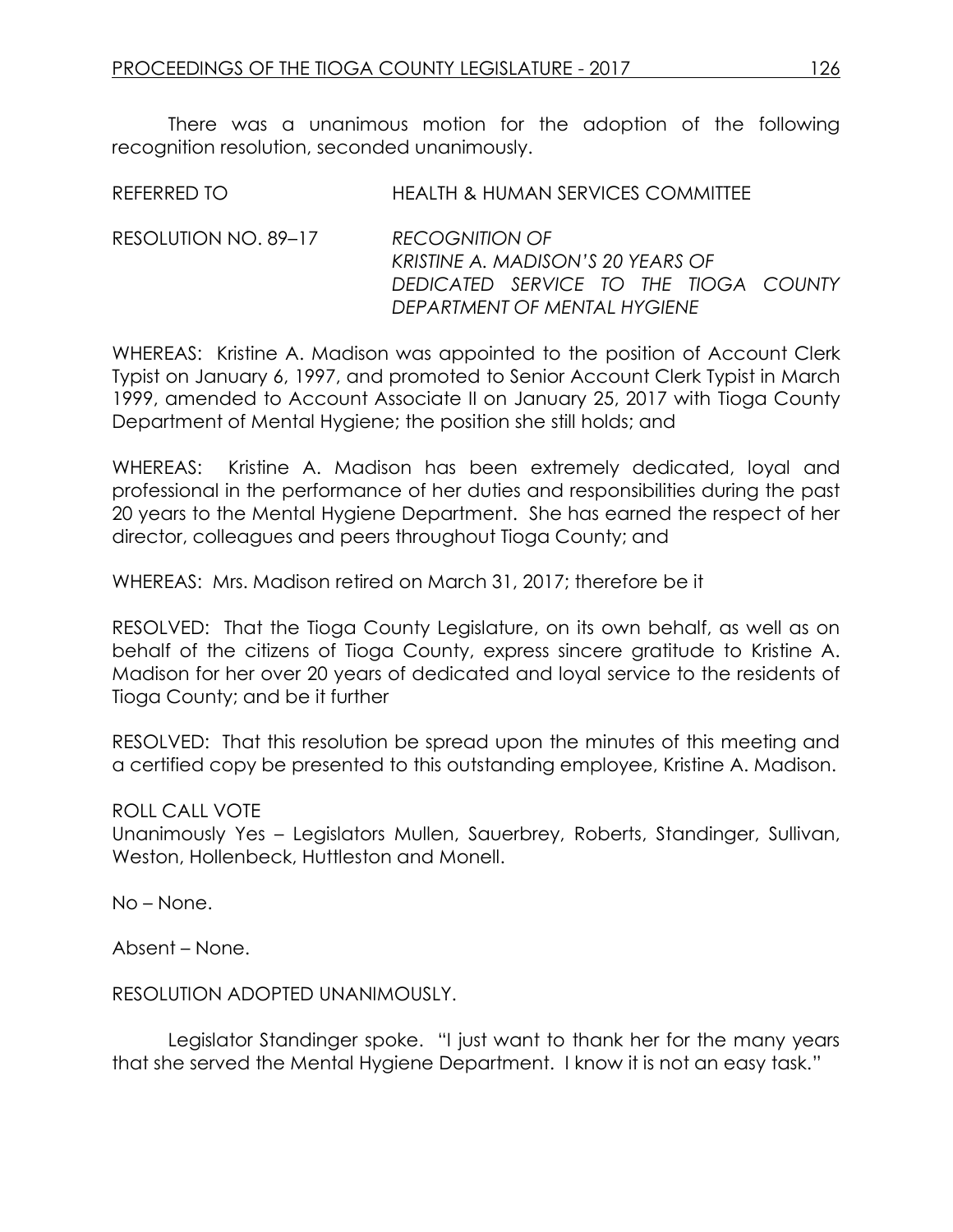Chris Korba, Director of Administrative Services for Mental Hygiene spoke. "Kris I just wanted to thank you for 20 years of service to Tioga County, our Community and all the clients that you served. You also served coworkers and of course your bosses. I really appreciate all you have done for me personally and for our Department, it is greatly appreciated. During her time here she wore many different hats and at any given notice I could have you do a variety of different tasks. You have done billing, going over insurance coverage with clients, worked the front desk, you did ordering. You were an extremely valuable employee and I just greatly appreciate that.

"Over the last 20 years you have seen many different changes, you worked in two different buildings, up at Washington Gladden and the HHS Building, and over the last five years you have worked at three different desks and that is not easy to do, so I really appreciate that. Your biggest change is yet to come and it is here, retirement. I hear that you are going to be doing a lot of bowling at the Moose Lodge and I heard that you have even scored 300. Oh I'm sorry those are golf scores. Also Kris I hear you have plans to travel this country in an RV and I just wish you the greatest trip ever and it greatly blesses you. Again, thank you Kris for everything."

Lori Morgan, Director of Community Services spoke. "Kris I really want to thank you. I know that it has not been easy always working with me because we have gone through a lot of changes and thank you for always keeping me on track and noticing some things that maybe I wouldn't notice. You were very good at that. I know that I will miss you, your peers miss you already, also are envious of you, but we wish you the very best in your retirement."

Legislator Standinger read and presented the following Proclamation on Alcohol Awareness Month to Susan Medina of the Tioga County Health Department.

### **COUNTY OF TIOGA EXECUTIVE PROCLAMATION**

WHEREAS: Tioga County Public Health identifies alcohol abuse as a threat to the health of the community; and

WHEREAS: Alcohol-related motor vehicle injuries and deaths in Tioga County are nearly double the New York State average; and

WHEREAS: The percentage of adults that binge drink is 24%, which is higher than all neighboring counties; and

WHEREAS: Binge drinking can be identified as the practice of consuming more than 5 drinks for men and 4 drinks for women in a single sitting; and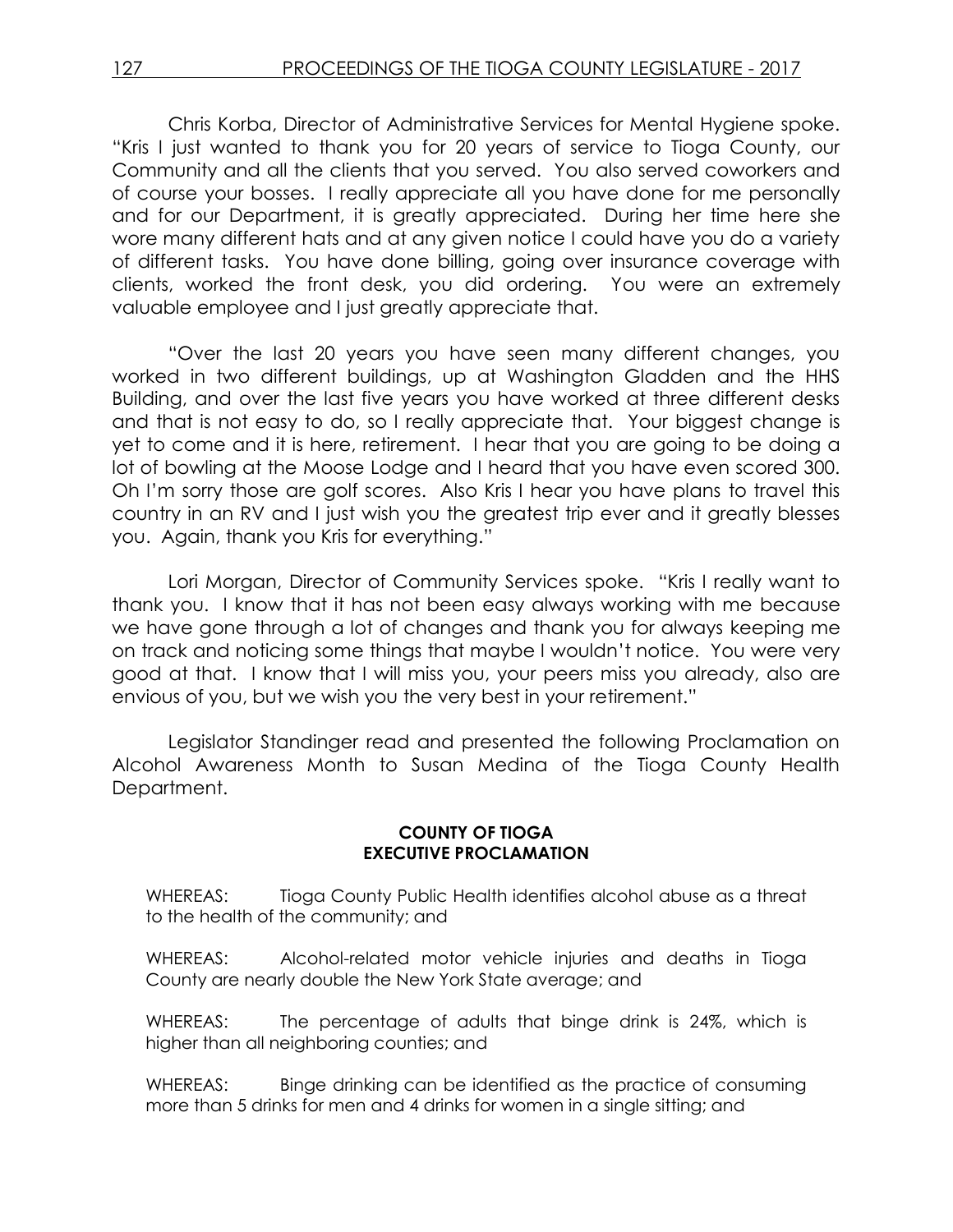WHEREAS: Alcohol remains the number one substance responsible for admission to a treatment program; and

WHEREAS: Over 60 diseases are related to alcohol use including cancer, liver cirrhosis, cardiovascular disease and depression; and

WHEREAS: Alcohol abuse can be devastating to an individual's life, their family and can lead to child abuse and or neglect; and

WHEREAS: Children that grow up in a household where alcohol is abused are 4 times more likely to also abuse alcohol; therefore

THE TIOGA COUNTY LEGISLATURE, County of Tioga, does hereby proclaim April as

### ALCOHOL AWARENESS MONTH

and encourages all residents to educate themselves, talk to their children and to seek help when coping with alcohol and other substance abuse situations.

Legislator Standinger spoke. "I recognize that alcohol is a legal substance in the United States and alcohol itself is not bad, but the abuse is what we need to worry about, so if you are going to consume alcohol do so responsibly."

Susan Medina of the Tioga County Health Department spoke. "Thank you and I appreciate you reading this and sorry to be such a downer after all the excitement. It is definitely a public health concern and we appreciate you proclaiming the month of April and awareness of it."

Legislator Mullen read and presented the following Proclamation on Two Rivers State Park to Becca Maffei of the Tourism Department. "I just want to acknowledge Becca's incredible effort in this project that we have undertaken in the State Park and I also want to thank the Legislators for when I first became a Legislator that we added it to the County's strategic plan, the development of the State Park, our County's State Park. It is one of the things I ran for election on, is the development of this State Park and I am going to say this publicly, it is without a doubt your guidance and leadership and enthusiasm you have brought to these projects that are in this Proclamation that we have come so far in such a short period of time. I made a point of letting your boss know that and I wanted to express it to you personally and publicly. For the record, we are incredibly blessed to have people working for us in Tioga County like you Becca."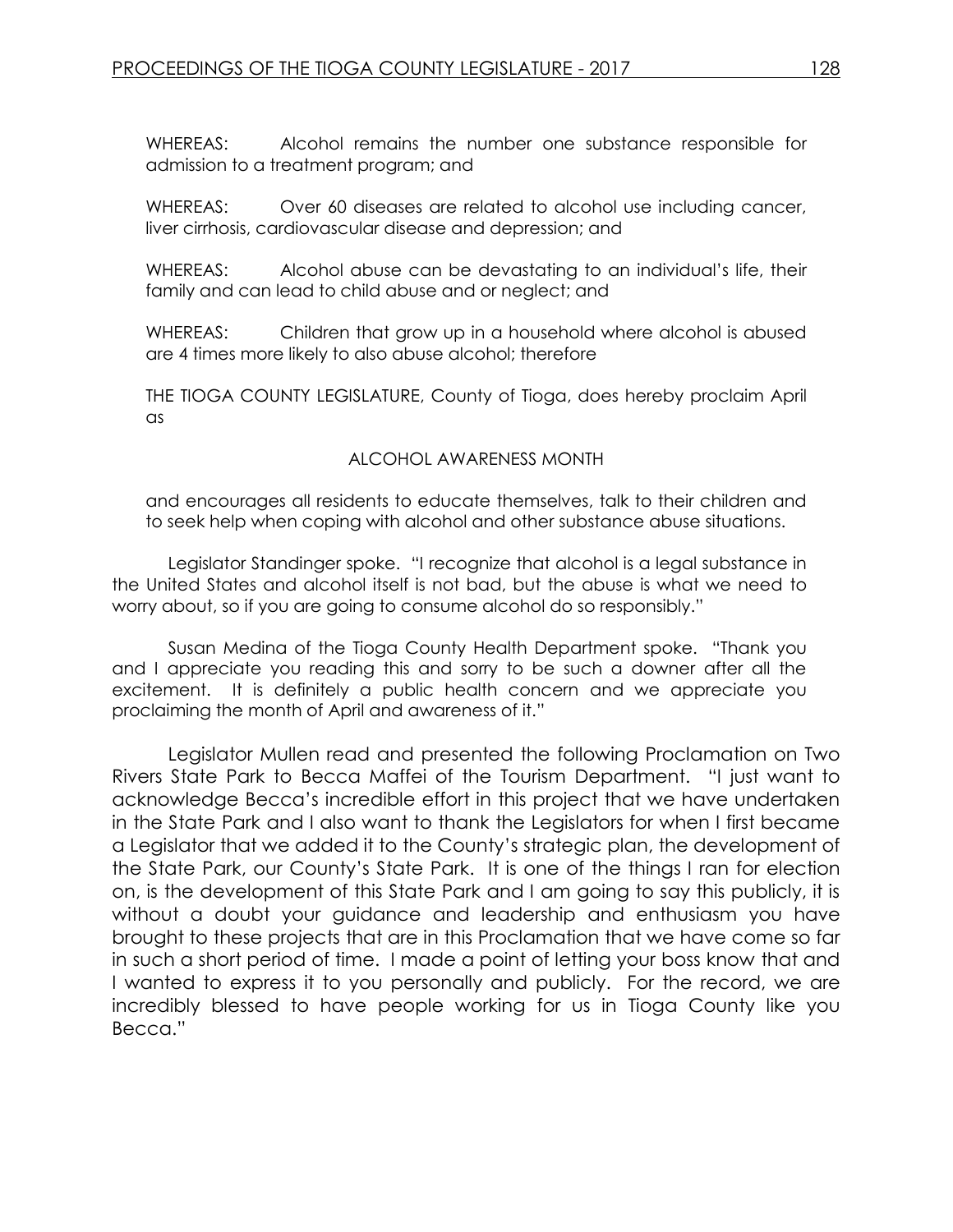### COUNTY OF TIOGA EXECUTIVE PROCLAMATION

WHEREAS: Two Rivers State Park is an important outdoor recreation area that is rich in natural beauty and wildlife in Tioga County; and

WHEREAS: Two Rivers State Park has two reservoirs and miles of trails through wooded land and open fields and can be used for a variety of outdoor recreation, such as hiking, biking, boating and fishing; and

WHEREAS: Two Rivers State Park's reservoirs are historic assets as they were projects completed under the Works Progress Administration and supplied the Village of Waverly with water for many years; and

WHEREAS: Two Rivers State Park is used by Waverly Central Schools cross-country teams and community groups for education and development of local children; and

WHEREAS: Two Rivers State Park is adjacent to Waverly Glen Park; and

WHEREAS: Two Rivers State Park improves the quality of life for the citizens of Waverly; and

WHEREAS: Two Rivers State Park attracts new visitors to Tioga County; and

WHEREAS: There is a group of committed Tioga County and Waverly residents that are working to create a "Friends of the Park" group to create an active volunteer base; and

WHEREAS: May 6, 2017 is I Love My Park Day, a New York State Parks Department designated day which encourages the public to volunteer to work on projects in New York State Parks; and

WHEREAS: The Tioga County Legislature recognizes Two Rivers State Park as an important asset to Tioga County residents; therefore

THE TIOGA COUNTY LEGISLATURE hereby supports the creation of a "Friends of the Park" group and encourages citizens of Tioga County to volunteer for I Love My Park Day and to utilize Two Rivers State Park and Waverly Glen Park for outdoor recreation.

Becca Maffei of the Tourism Department spoke. "Thank you very much for all the kind words and I am very excited about this project and I am here representing a group of other people that feel the same way that I do. I just want to thank the County for recognizing and supporting the continuing projects that we will have at Two Rivers State Park. From a tourism standpoint it is extremely important to have really nice outdoor recreation areas, especially if you are in the Finger Lakes vacation region. I think this will be a good Economic Development project as well. Thank you."

There was no privilege of the floor.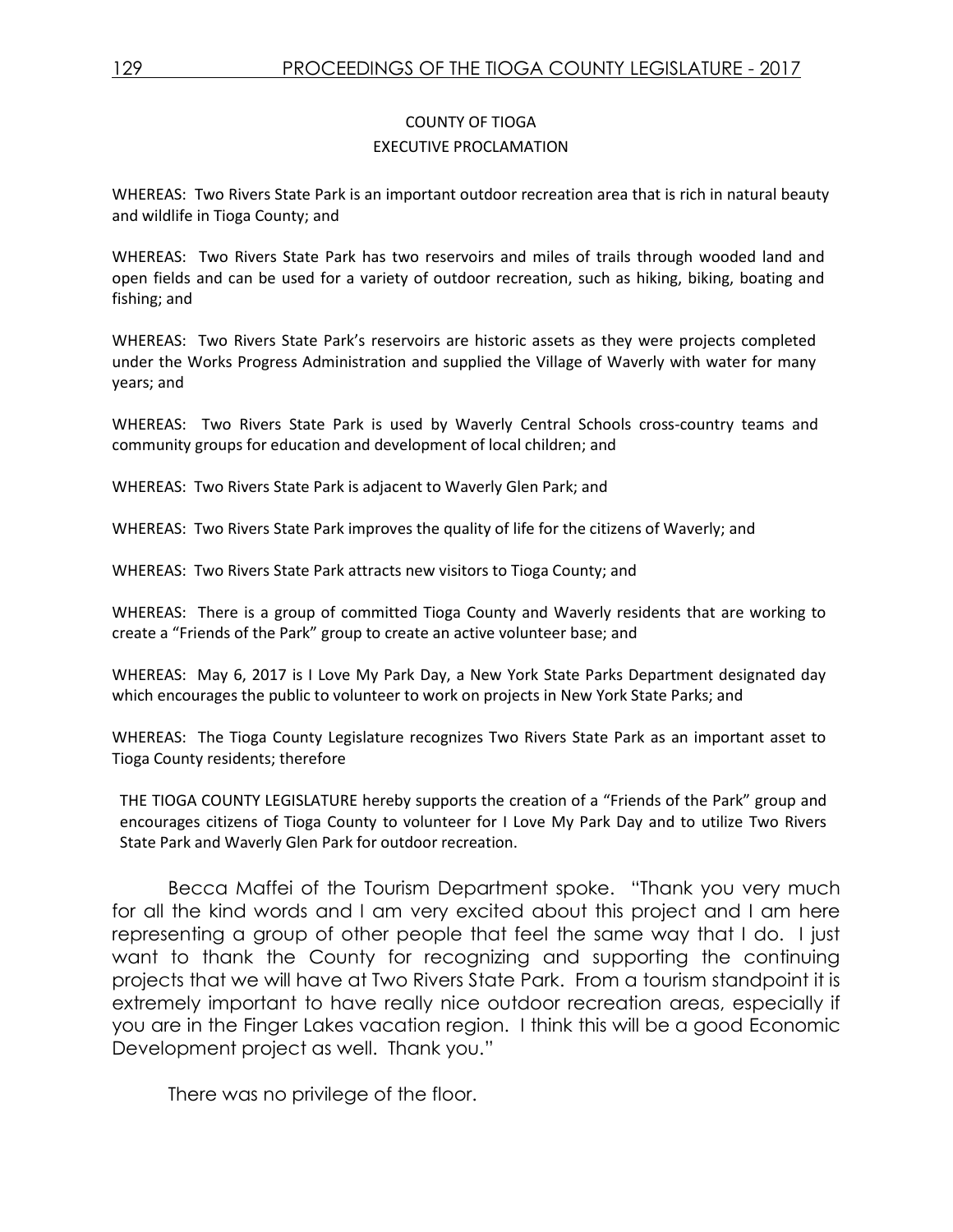Legislator Sullivan made a motion to approve the minutes of March 1, 16, and 23, 2017, seconded by Legislator Mullen, and carried.

Chair Sauerbrey appointed Legislator Ed Hollenbeck as 2nd Deputy Chair of the Tioga County Legislature effective April 12, 2017.

Chair Sauerbrey stated that all Legislative Committees met this month and the minutes are or will be on file with the Clerk of the Legislature.

Chair Sauerbrey spoke. "Before we begin the resolutions in the formal process of this meeting I want to take note that this meeting is the first official meeting of our County Attorney who is presiding over the legality of the County Legislature, making sure we do things right. Officially welcome Peter."

County Attorney Dewind spoke. "Thank you. It has been a good transition getting everything up to speed."

Legislator Sullivan moved for the adoption of the following resolution, seconded by Legislator Hollenbeck.

REFERRED TO: LEGISLATIVE WORKSESSION

RESOLUTION NO. 90–17 *CHANGE MAY 2017* 

*LEGISLATIVE MEETING TIME*

WHEREAS: The May 2017 Legislative meeting has been scheduled for Tuesday, May 9, 2017 at 12:00 p.m.; and

WHEREAS: The Legislature would like to change the meeting time; therefore be it

RESOLVED: That the May 9, 2017 Legislative meeting time be changed from 12:00 p.m. to 11:00 a.m.

ROLL CALL VOTE

Yes – Legislators Mullen, Sauerbrey, Roberts, Standinger, Sullivan, Weston Hollenbeck, Huttleston and Monell.

No – None.

Absent – None.

RESOLUTION ADOPTED.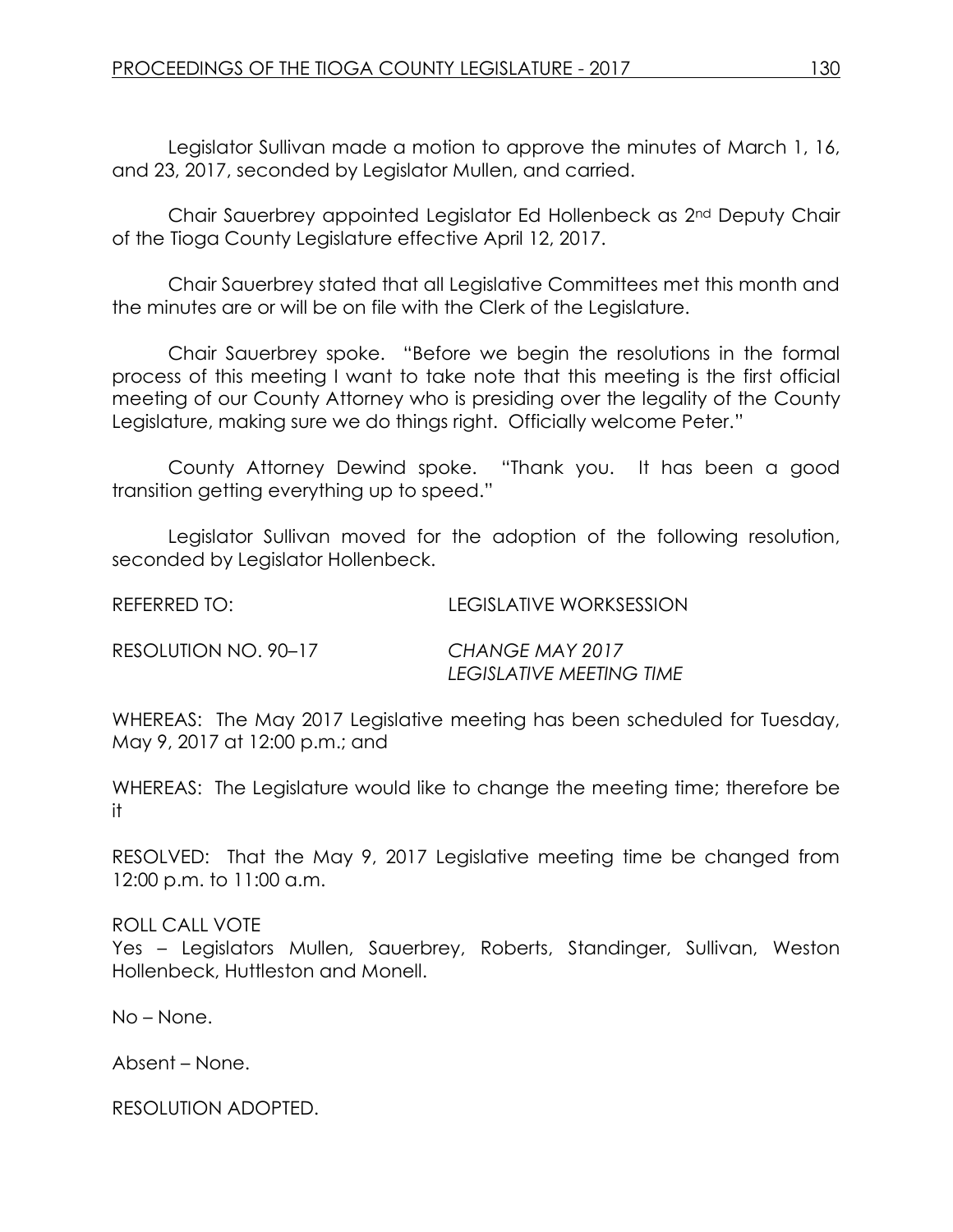Legislator Hollenbeck moved for the adoption of the following resolution, seconded by Legislator Mullen.

REFERRED TO: ED&P COMMITTEE

RESOLUTION NO. 91-17 *APPOINT REAP BOARD MEMBER*

WHEREAS: The By-Laws of the REAP Board require that the Legislature nominate one person to act as its member on the REAP Board of Directors; and

WHEREAS: Bryant Myers, Executive Administrator for the IDA, term ends April 14, 2017; and

WHEREAS: Brittany Woodburn, Economic Development Specialist, is willing to serve on the REAP Board of Directors; therefore be it

RESOLVED: That Brittany Woodburn, Economic Development Specialist, be hereby appointed to the REAP Board for a two year term from April 15, 2017 through April 14, 2019.

ROLL CALL VOTE

Yes – Legislators Mullen, Sauerbrey, Roberts, Standinger, Sullivan, Weston Hollenbeck, Huttleston and Monell.

No – None.

Absent – None.

RESOLUTION ADOPTED.

Legislator Monell moved for the adoption of the following resolution, seconded by Legislator Hollenbeck.

REFERRED TO: LEGISLATIVE WORKSESSION

RESOLUTION NO. 92–17 *APPOINT MEMBER BOARD OF ETHICS*

WHEREAS: The term of John Hitchings on the Board of Ethics expired on March 31, 2017; and

WHEREAS: Barbara Crannell has expressed interest and willingness to serve on the Board of Ethics; therefore be it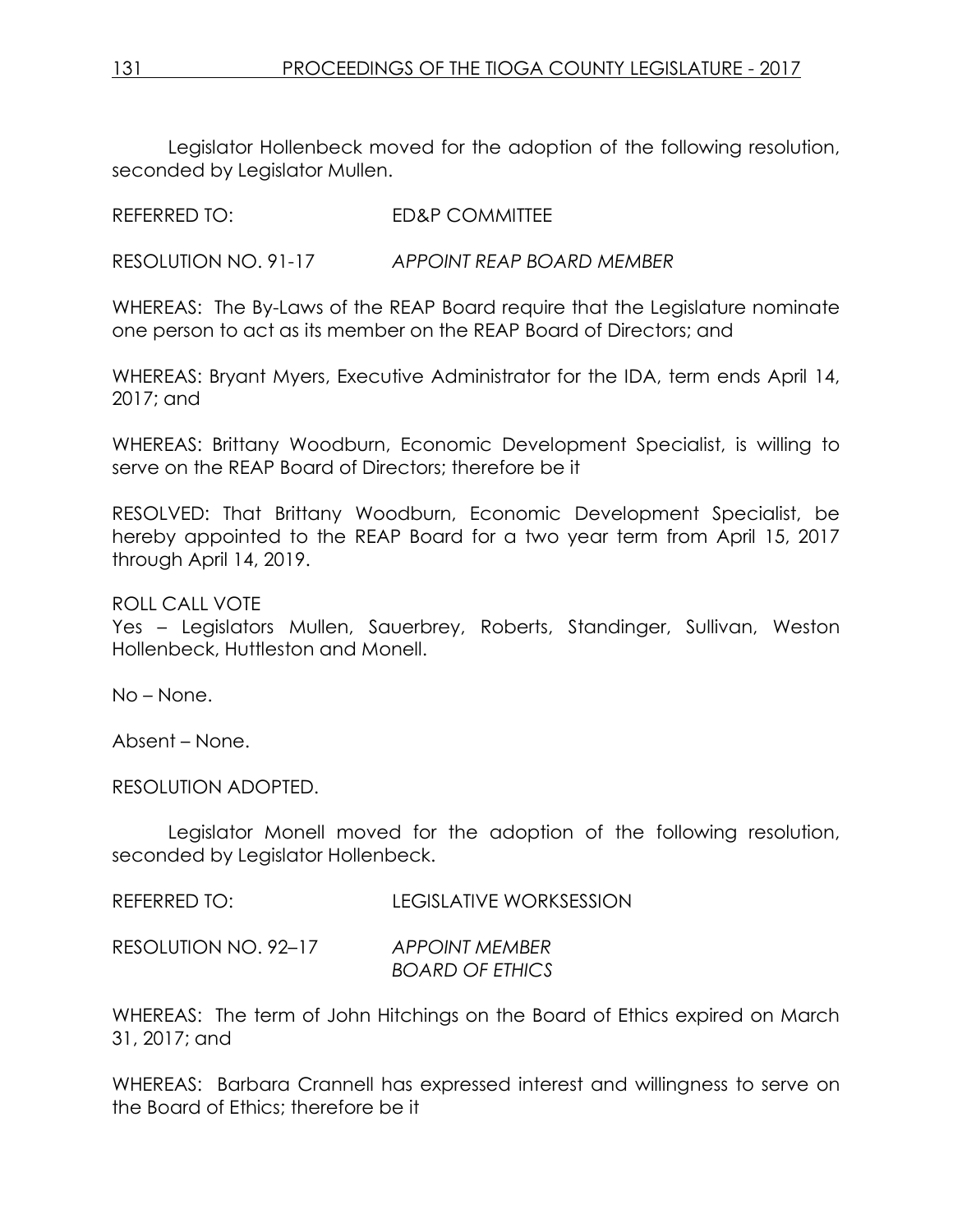RESOLVED: That Barbara Crannell, Chair nomination, is hereby appointed to the Board of Ethics for a term of April 1, 2017 through March 31, 2020.

ROLL CALL VOTE

Yes – Legislators Mullen, Sauerbrey, Roberts, Standinger, Sullivan, Weston Hollenbeck, Huttleston and Monell.

No – None.

Absent – None.

RESOLUTION ADOPTED.

Legislator Monell moved for the adoption of the following resolution, seconded by Legislator Hollenbeck.

REFERRED TO: LEGISLATIVE WORKSESSION

RESOLUTION NO. 93–17 *APPOINT MEMBER BOARD OF ETHICS*

WHEREAS: The term of F. John Waite on the Board of Ethics expired on March 31, 2017; and

WHEREAS: Joan Case has expressed interest and willingness to serve on the Board of Ethics; therefore be it

RESOLVED: That Joan Case, Minority Party nomination, is hereby appointed to the Board of Ethics for a term of April 1, 2017 through March 31, 2020.

# ROLL CALL VOTE

Yes – Legislators Mullen, Sauerbrey, Roberts, Standinger, Sullivan, Weston Hollenbeck, Huttleston and Monell.

No – None.

Absent – None.

RESOLUTION ADOPTED.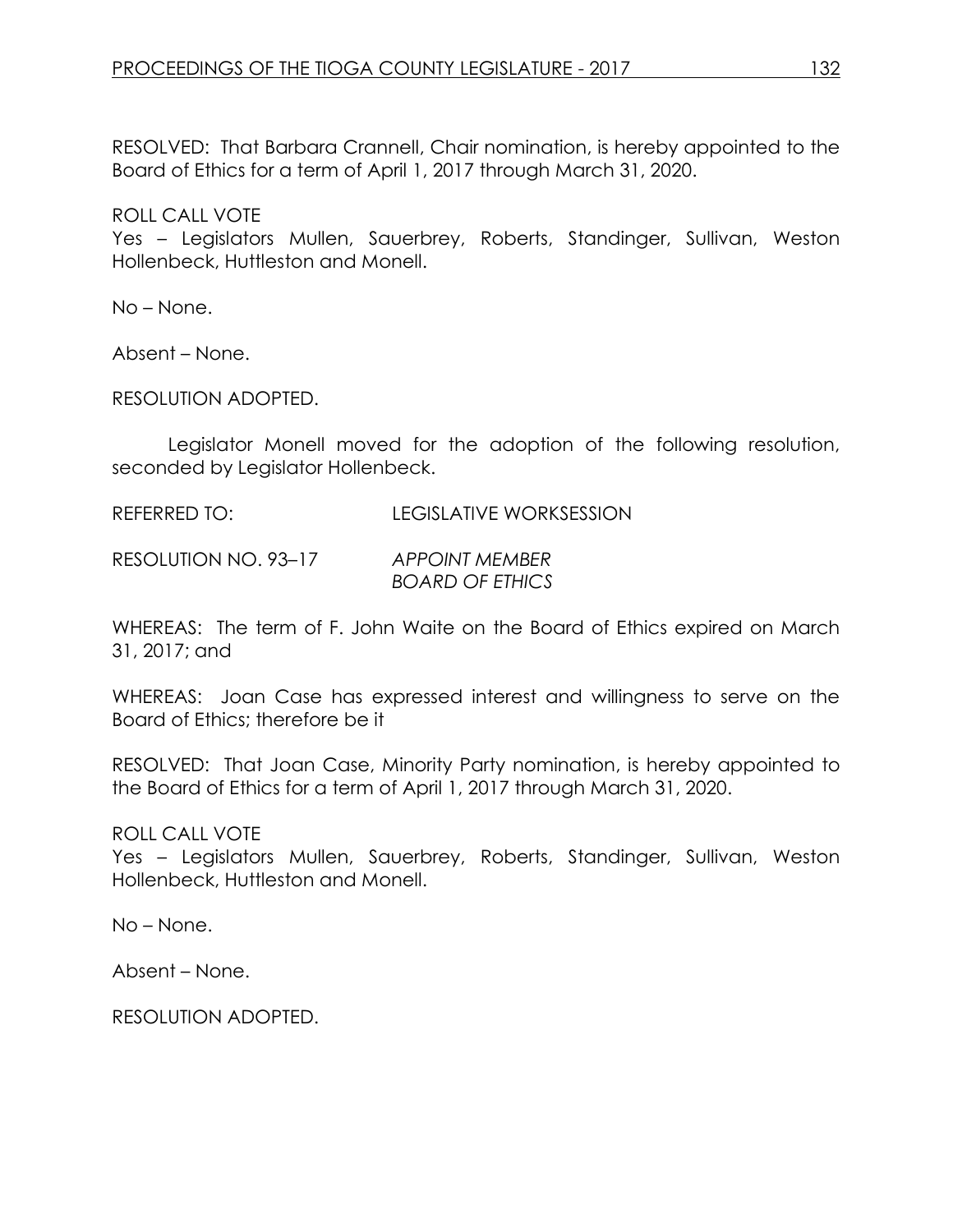Legislator Mullen moved for the adoption of the following resolution, seconded by Legislator Hollenbeck.

| REFERRED TO:         | PUBLIC SAFETY COMMITTEE                           |
|----------------------|---------------------------------------------------|
| RESOLUTION NO. 94-17 | APPOINT MEMBERS TO<br><b>TRAFFIC SAFETY BOARD</b> |

RESOLVED: That the following members be reappointed to the Traffic Safety Board for a term as follows:

| TITLE.                                        | <b>TERM</b>        |
|-----------------------------------------------|--------------------|
| James DeVita                                  | 3/31/17-4/1/20     |
| Tioga County STOP DWI Coordinator or Designee | $3/31/17 - 4/1/20$ |
| Tioga County Fire Coordinator or designee     | 3/31/17-4/1/20     |

ROLL CALL VOTE

Yes – Legislators Mullen, Sauerbrey, Roberts, Standinger, Sullivan, Weston Hollenbeck, Huttleston and Monell.

No – None.

Absent – None.

RESOLUTION ADOPTED.

Legislator Weston moved for the adoption of the following resolution, seconded by Legislator Hollenbeck.

REFERRED TO: ED&P COMMITTEE

RESOLUTION NO. 95-17 *RE-APPOINT MEMBER TO THE TIOGA COUNTY PLANNING BOARD*

WHEREAS: The Village of Waverly's position on the Tioga County Planning Board has been vacant since December 2016 upon William Dimmick III's resignation; and

WHEREAS: William Dimmick, III's living situation has changed and he will now remain living in the Village of Waverly; and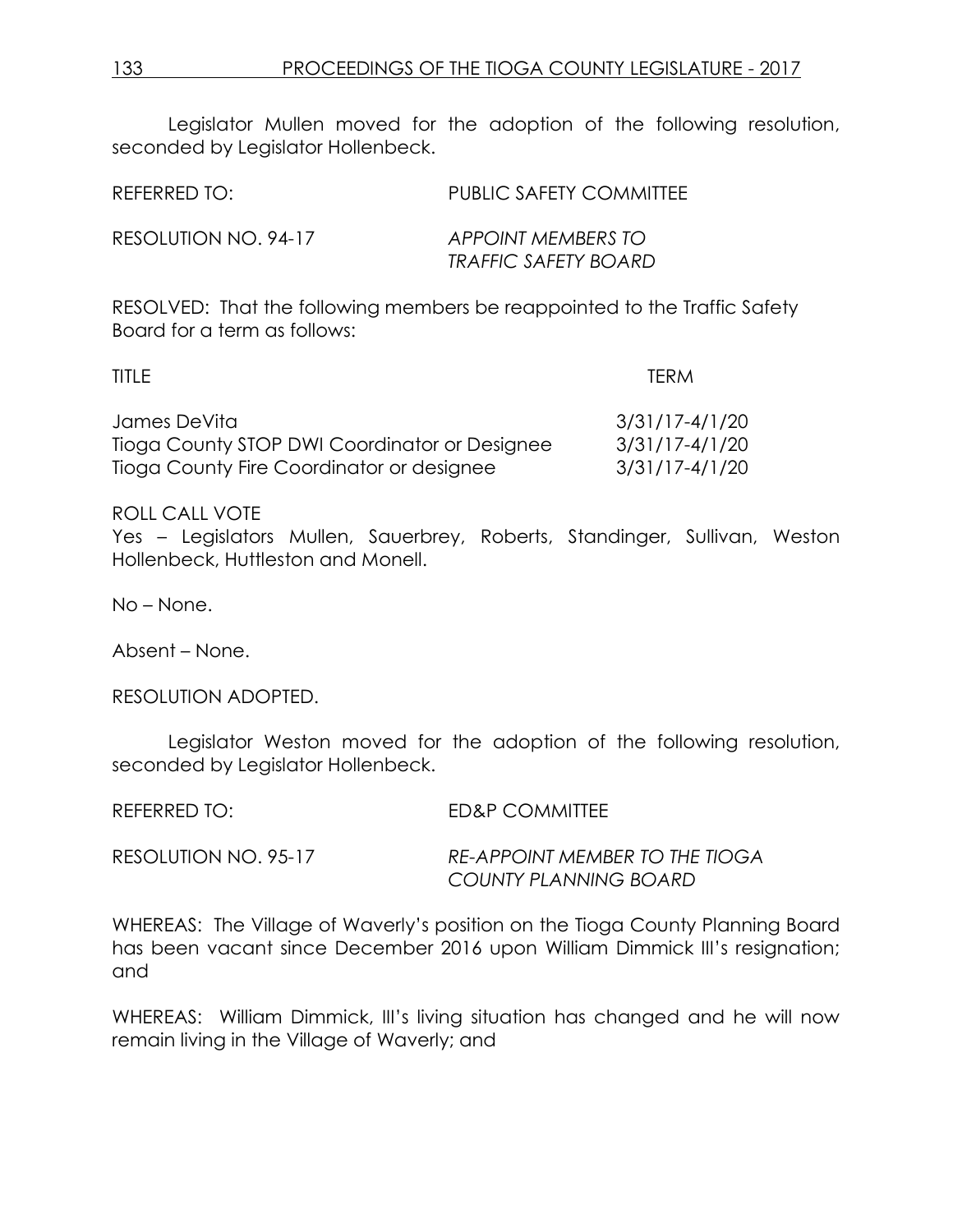WHEREAS: The Village of Waverly Board of Trustees has re-nominated William Dimmick, III to continue serving in this position as their representative, and he is willing and able to do so; therefore be it

RESOLVED: That the Tioga County Legislature hereby reappoint William Dimmick, III to the Tioga County Planning Board to continue his three-year term of 1/1/2017 – 12/31/19, effective April 12, 2017.

ROLL CALL VOTE Yes – Legislators Mullen, Sauerbrey, Roberts, Standinger, Sullivan, Weston Hollenbeck, Huttleston and Monell.

No – None.

Absent – None.

RESOLUTION ADOPTED.

Legislator Sullivan moved for the adoption of the following resolution, seconded by Legislator Standinger.

REFERRED TO: ADMINISTRATIVE SERVICES COMMITTEE

RESOLUTION NO. 96-17 *AMEND RESOLUTION NO. 218-15 AMENDING FEES REAL PROPERTY OFFICE*

WHEREAS: Resolution Nos. 385-90, 102-00, 150-07, 345-09 and 218-15 established and modified schedules of charges; and

WHEREAS: Resolution No. 218-15 amended the RPS Data Files on CD, emailed, rps160d1, rps 155p1, rps150p1, per tax entity; and

WHEREAS: The Real Property Tax Service Agency has recommended that the fee be changed to \$75.00 per extract with all other fees remaining the same, be it therefore

RESOLVED: That Resolution No. 218-15 as amended by Resolution Nos. 385-90, 102-00, 150-07, and 345-09 be hereby amended and that the fee for RPS data files services be and hereby are established and modified as follows effective as of 05/01/2017:

RPS data files on CD, e-mailed,rps160d1,rps155p1,rps150p1, per tax entity 75.00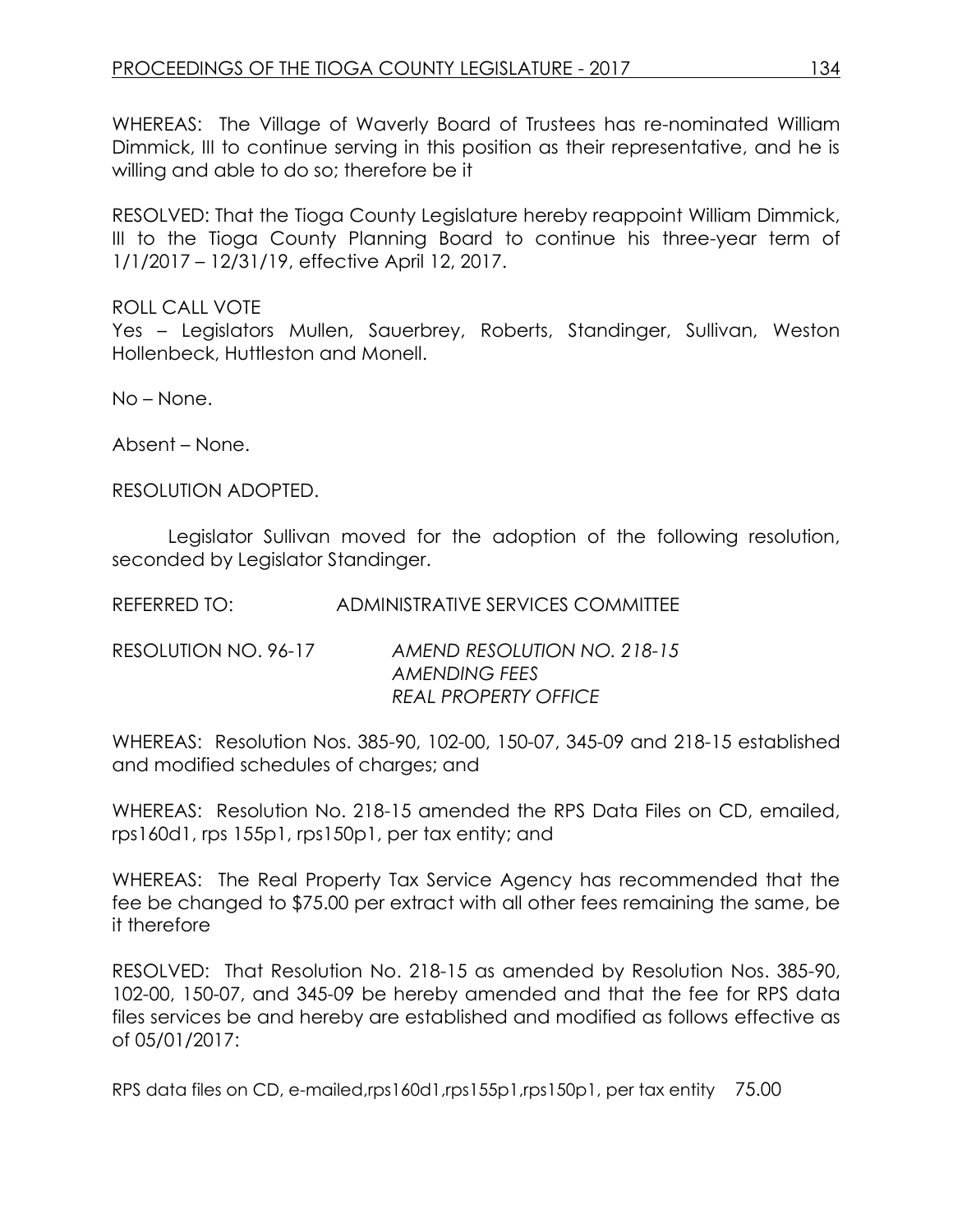# ROLL CALL VOTE

Yes – Legislators Mullen, Sauerbrey, Roberts, Standinger, Sullivan, Weston Hollenbeck, Huttleston and Monell.

No – None.

Absent – None.

RESOLUTION ADOPTED.

Legislator Roberts moved for the adoption of the following resolution, seconded by Legislator Sullivan.

## RESOLUTION NO. 97-17 *INTER-MUNICIPAL AGREEMENT HAZARDOUS WASTE*

WHEREAS: Tioga County has had a contract and inter-municipal agreement for the disposal of hazardous waste with Broome County over the last sixteen years; and

WHEREAS: Broome County has developed a proposal plus an inter-municipal agreement allowing Tioga County to utilize Broome County's Hazardous Waste Facility for the years 2017-2019; therefore be it

RESOLVED: That the Tioga County Legislature authorizes and directs the Chair or their designee to renew the contract and inter-municipal agreement for the disposal of hazardous waste with Broome County for the years 2017-2019 upon approval by the County Attorney.

# ROLL CALL VOTE

Yes – Legislators Mullen, Sauerbrey, Roberts, Standinger, Sullivan, Weston Hollenbeck, Huttleston and Monell.

No – None.

Absent – None.

RESOLUTION ADOPTED.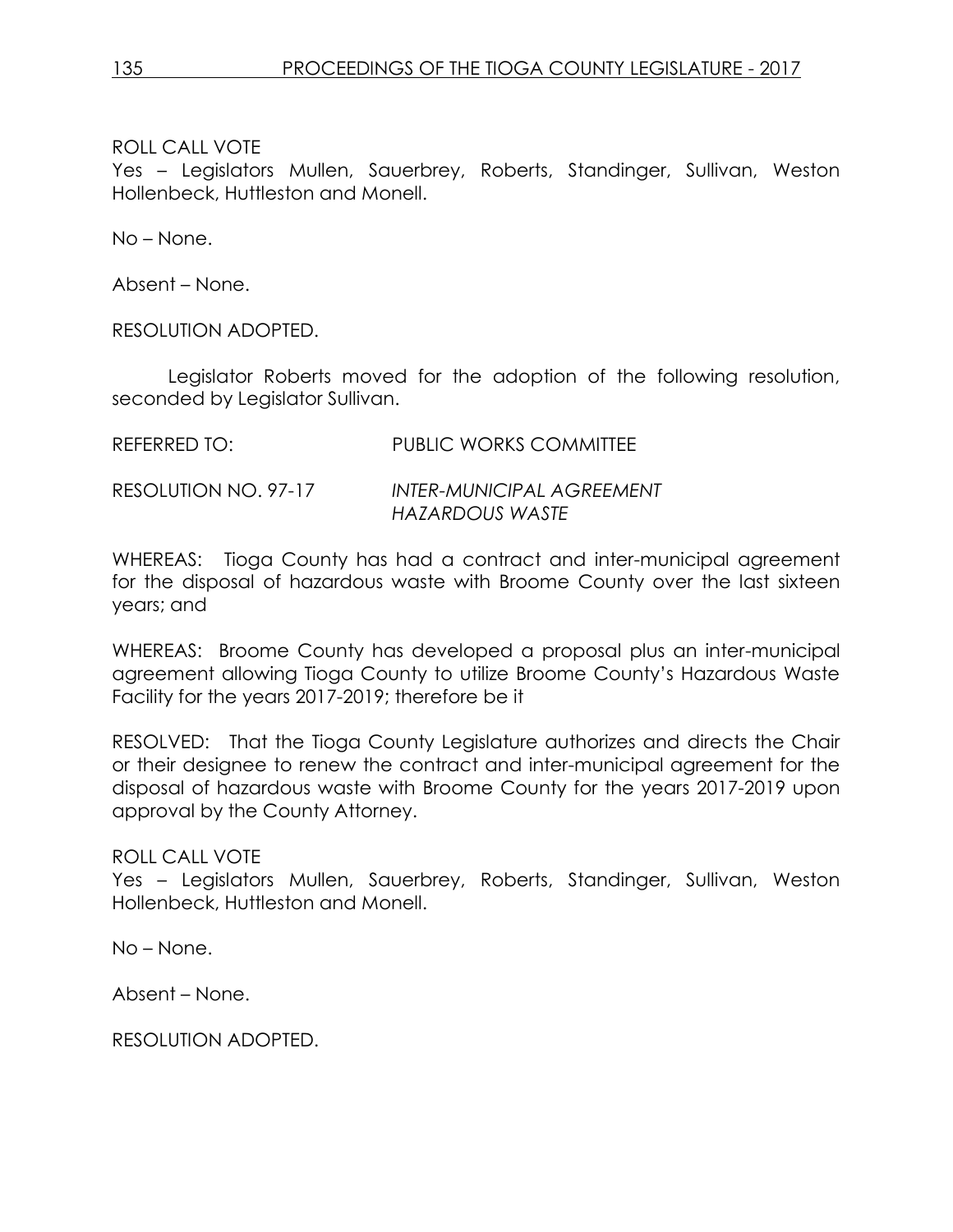Legislator Mullen moved for the adoption of the following resolution, seconded by Legislator Hollenbeck.

| REFERRED TO:         | <b>PUBLIC SAFETY COMMITTEE</b><br><b>FINANCE COMMITTEE</b>                                                                 |
|----------------------|----------------------------------------------------------------------------------------------------------------------------|
| RESOLUTION NO. 98-17 | <b>AUTHORIZE THE SUBMISSION OF</b><br>PTS (POLICE TRAFFIC SERVICES)<br><b>GRANT APPLICATION</b><br><b>SHERIFF'S OFFICE</b> |

WHEREAS: The NYS Governor's Traffic Safety Council has announced a FY'17 PTS (Police Traffic Services) grant; and

WHEREAS: Applications for this grant must be received no later than May 1, 2017; and

WHEREAS: County Policy #47 requires that a resolution be approved before any such grant applications are submitted; therefore be it

RESOLVED: That the Tioga County Sheriff's Office be authorized to submit the appropriate grant application for the purpose of securing this funding, and authorizes the Chair of the Legislature to sign such application.

ROLL CALL VOTE

Yes – Legislators Mullen, Sauerbrey, Roberts, Standinger, Sullivan, Weston Hollenbeck, Huttleston and Monell.

No – None.

Absent – None.

RESOLUTION ADOPTED.

Legislator Huttleston moved for the adoption of the following resolution, seconded by Legislator Sullivan.

| REFERRED TO:         | ADMINISTRATIVE SERVICES COMMITTEE                                     |
|----------------------|-----------------------------------------------------------------------|
| RESOLUTION NO. 99-17 | ACCEPT AWARD OF ROADSIDE MARKER<br><b>GRANT AND APPROPRIATE FUNDS</b> |

WHEREAS: The William G. Pomeroy Foundation strongly believes that historic markers play an important role in local historic preservation by serving a dual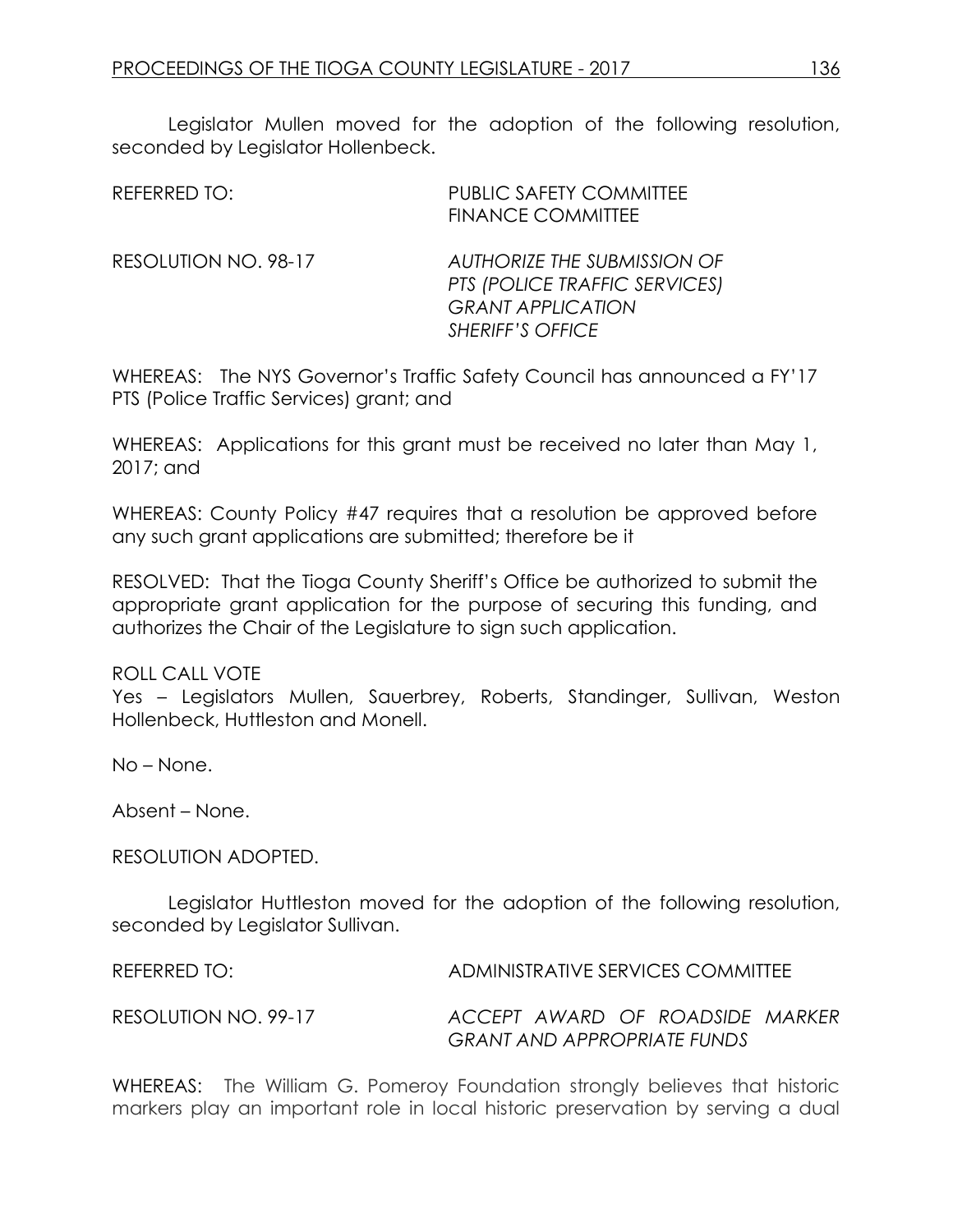purpose. They educate the public and foster historic tourism, which in turn can provide much needed economic benefits to the towns and villages where the markers are placed; and

WHEREAS: The program will commemorate historic people, places or things by awarding grants to install historic markers. This funding includes a standard marker, mounting pole and shipping. Grantees are responsible for the installation of the marker; and

WHEREAS: Tioga County has been awarded \$1,060.00 for the 2017-2018 Centennial Historic Roadside Marker Grant Program for the 100<sup>th</sup> anniversary of NYS Women's Suffrage; and

WHEREAS: The funds will be used to purchase and install a historic marker on 18 Front Street in Owego NY representing the residence of Elizabeth Browne Chatfield, suffragist and private secretary to Susan B. Anthony; and

WHEREAS: Appropriation of funds and budget modification requires legislative approval; therefore be it

RESOLVED: That funding be appropriated and the 2017 budget be modified as follows:

| A7510 420890 Other Culture & Recreation Income |  | \$1,060.00 |
|------------------------------------------------|--|------------|
|------------------------------------------------|--|------------|

A7510 540640 Supplies (Not Office) \$ 1,060.00

# ROLL CALL VOTE

Yes – Legislators Mullen, Sauerbrey, Roberts, Standinger, Sullivan, Weston Hollenbeck, Huttleston and Monell.

No – None.

Absent – None.

RESOLUTION ADOPTED.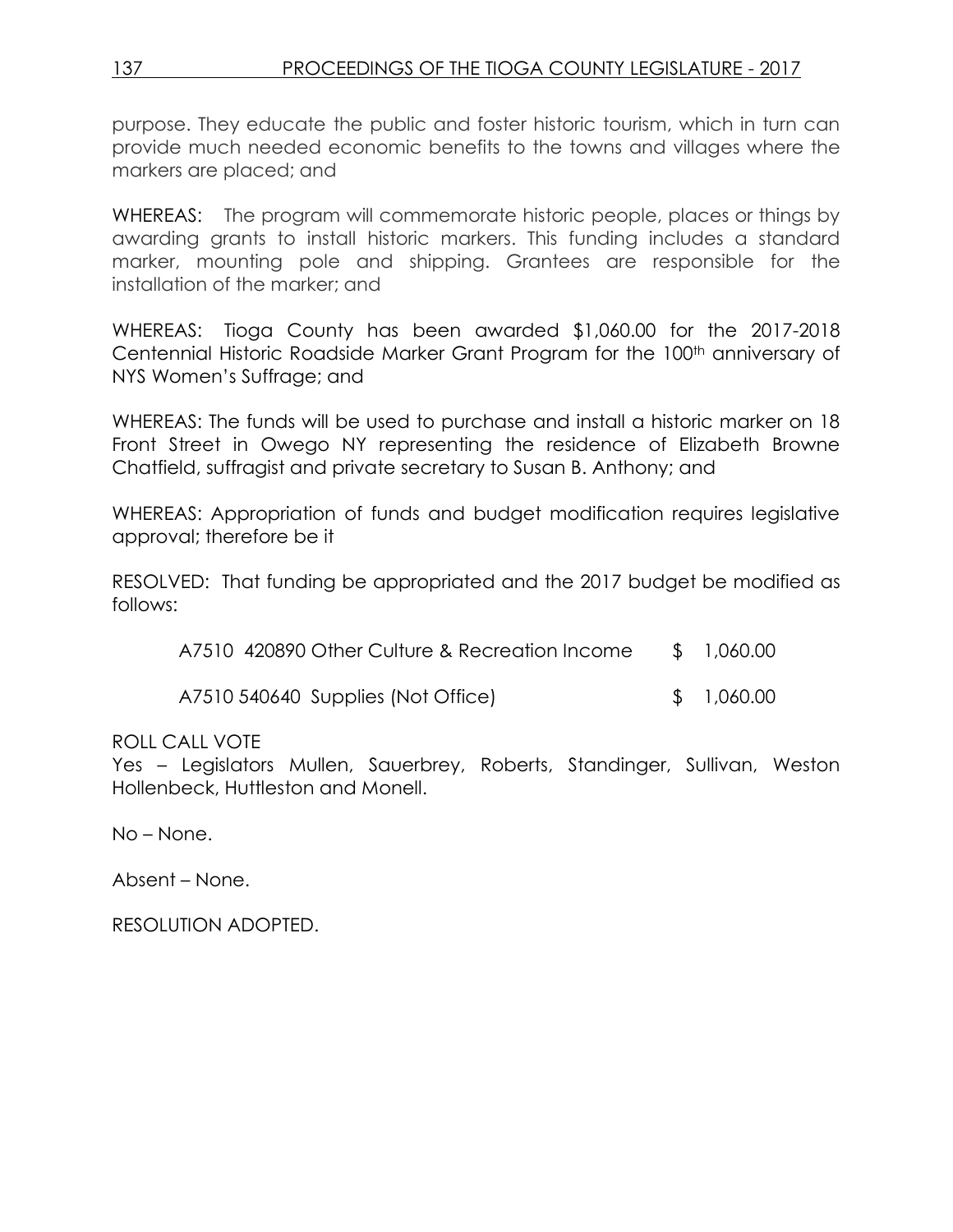Legislator Weston moved for the adoption of the following resolution, seconded by Legislator Monell.

REFERRED TO: ED&P COMMITTEE

# RESOLUTION NO. 100–17 *AUTHORIZE CHAIR SIGNATURE ON HOST COMMUNITY AGREEMENT BETWEEN TIOGA COUNTY AND RENOVUS ENERGY, INC.*

WHEREAS: The Economic Development & Planning Department has been in discussion with representatives of Renovus Energy, Inc. with regard to a potential solar energy system and related infrastructure ("Project") to be built and operated in the Town of Candor, Tioga County, New York; and

WHEREAS: The Town of Candor has authorized the proposed Project; and

WHEREAS: The Economic Development and Planning Legislative Committee has reviewed and recommended the agreement between Tioga County and Renovus Energy, Inc., hereafter referred to as the Host Community Agreement to the full Legislature; and

WHEREAS: The Tioga County Legislature has also reviewed the proposed Host Community Agreement; and

WHEREAS: The Tioga County Legislature believes that the best interests of the residents of Tioga County will be served by the execution of the Host Community Agreement which specifies the parties rights, interests and obligations relative to the construction and operation of the solar energy system and related infrastructure; therefore be it

RESOLVED: That the Tioga County Legislature authorizes the Legislative Chair to sign the Host Community Agreement between Tioga County and Renovus Energy Inc. as recommended by the Economic Development and Planning Legislative Committee and upon approval by the County Attorney.

# ROLL CALL VOTE

Yes – Legislators Mullen, Sauerbrey, Roberts, Standinger, Sullivan, Weston Hollenbeck, Huttleston and Monell.

No – None.

Absent – None.

RESOLUTION ADOPTED.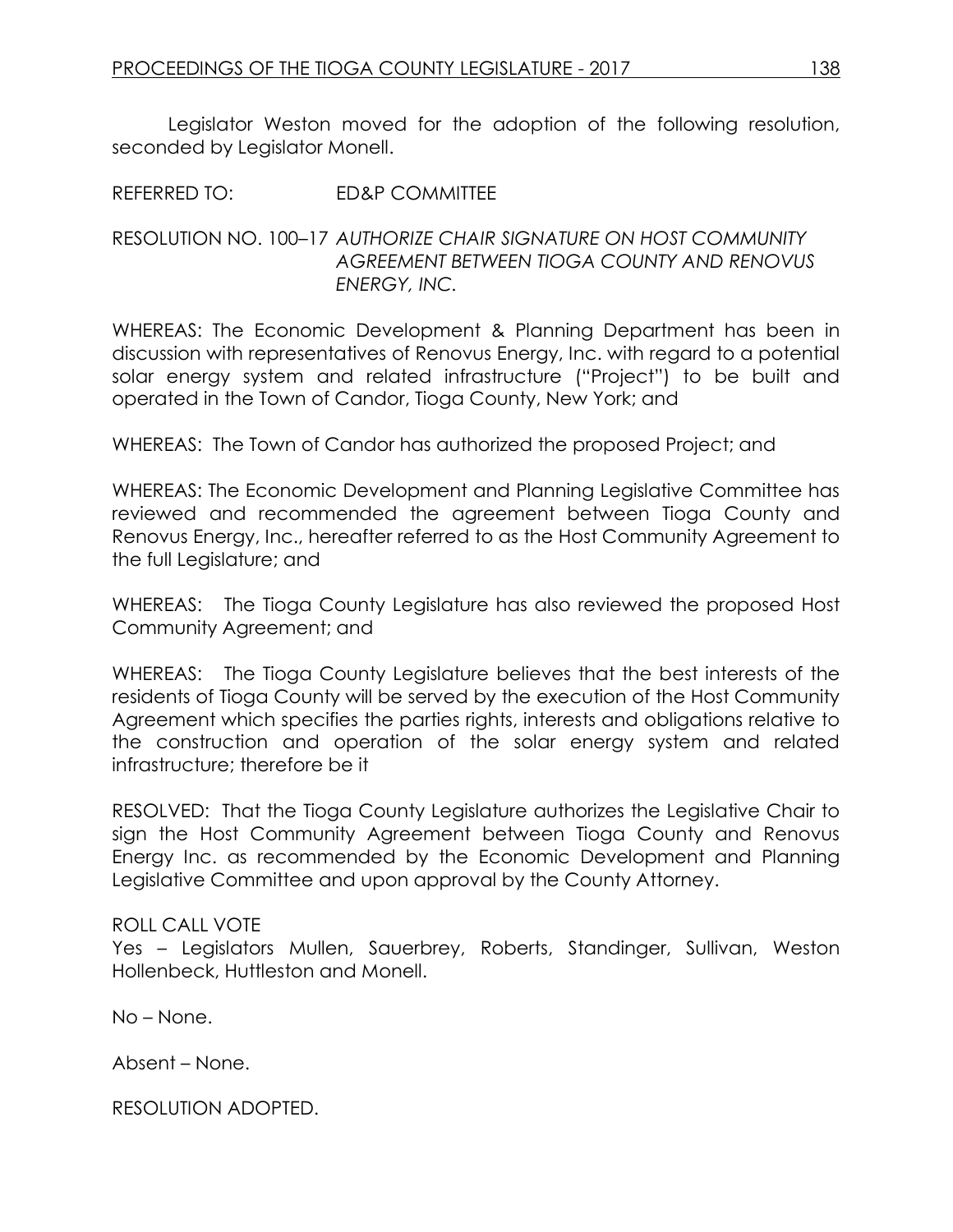Legislator Sullivan moved for the adoption of the following resolution, seconded by Legislator Hollenbeck.

| REFERRED TO:          | LEGAL/FINANCE COMMITTEE<br>LEGISLATIVE WORKSESSION                           |
|-----------------------|------------------------------------------------------------------------------|
| RESOLUTION NO. 101-17 | ADOPT POLICY 59<br><b>TIOGA VIDEO SECURITY</b><br><b>SURVEILLANCE POLICY</b> |

WHEREAS: The Safety Officer through working with the Information Technology Department and the County Attorney has expressed an interest in having a Video Security Surveillance Policy put in place for Tioga County; and

WHEREAS: There are video cameras currently installed and video cameras to be installed in County Office Buildings in designated areas for video security surveillance monitoring; therefore be it

RESOLVED: That Policy 59 Tioga Video Security Surveillance Policy is hereby adopted as follows and to be effective on adoption:

# **TIOGA VIDEO SECURITY SURVEILLANCE POLICY**

**Purpose**: Tioga County may utilize video monitoring equipment at County facilities in an effort to create a safer and more secure environment at those locations. This policy is designed to detail the use of video surveillance to detail the collection and use of video information and thereby promote the privacy of those who work at and visit surveilled locations.

**Systems Covered:** This policy shall apply to all fixed video surveillance systems on county premises with the exception of: systems under the direction of the Sheriff including those at the Tioga Public Safety Building; those systems under the direct supervision of the NYS Office of Court Administration; covert systems employed by any law enforcement agency having jurisdiction; and video conferencing systems including those utilized for remote hearings and appearances.

**General Policy:** Video surveillance systems may only be deployed in public areas of county controlled premises. Conspicuous signage will be posted in common areas to inform visitors and employees that the area is being monitored.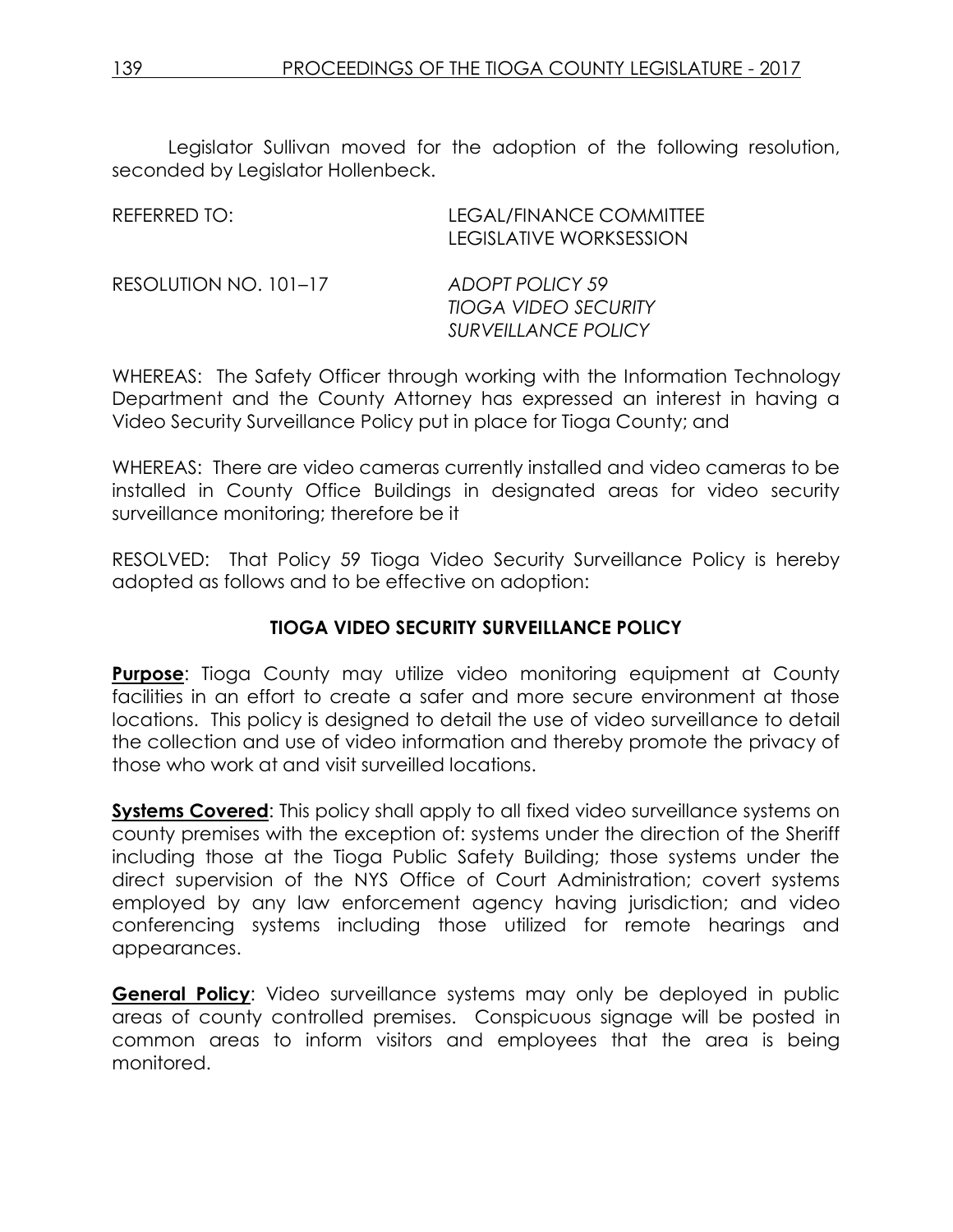The location and type of camera system to be deployed shall be determined by the Director of Information Technology. This may include systems and cameras which lack the capacity to record data. Placement of cameras shall only be considered for the security and safety of employees and visitors. Cameras shall never be placed in areas where privacy would normally be expected. Camera placement must take into consideration any confidential material that could be visible. No video surveillance system shall be intentionally deployed to monitor private property although the system may incidentally capture nearby premises and public activities if required to adequately monitor county areas.

Video surveillance systems will not record or monitor sound and shall not be monitored for the content of any visually captured conversations. Monitoring individuals based on characteristics of race, gender, ethnicity, sexual orientation, disability, or other protected classification is prohibited.

Information and images produced by video surveillance systems are intended to: assist in the identification and prevention of threats; to deter theft and other crimes; to assist in identifying, apprehending and prosecuting offenders; to assist in gathering evidence for criminal actions; to help emergency services personnel respond to emergency events; and to assist in resolving a citizen or employee complaint or County investigation.

The County will designate personnel with the capability to monitor live surveillance footage. The County will designate a limited number of personnel with permission to view recorded video. Access levels will be designated by the Tioga Legislative Chair in consultation with the Finance, Legal and Safety Committee, the Director of Information Technology, the Director of Personnel and the County Attorney.

Recorded material may be viewed for the purposes of system maintenance, to investigate onsite incidents, claims, regulatory or policy violations and to locate material related to a legitimate criminal or other investigation. Recorded video shall not be released except as provided herein or as required by law.

Information and images produced by surveillance systems may be monitored or copied by law enforcement personnel when authorized by the Tioga Sheriff or District Attorney, by the Chair of the County Legislature, and by any other persons if authorized by a court of competent jurisdiction. The Information Technology Department may monitor, review, or copy only such video as may be necessary for system maintenance. A log of who accessed, when and for what purposes will be maintained by the Information Technology Department.

Surveillance footage shall not be utilized to conduct personnel investigations including those related to work place attendance or work quality. However, the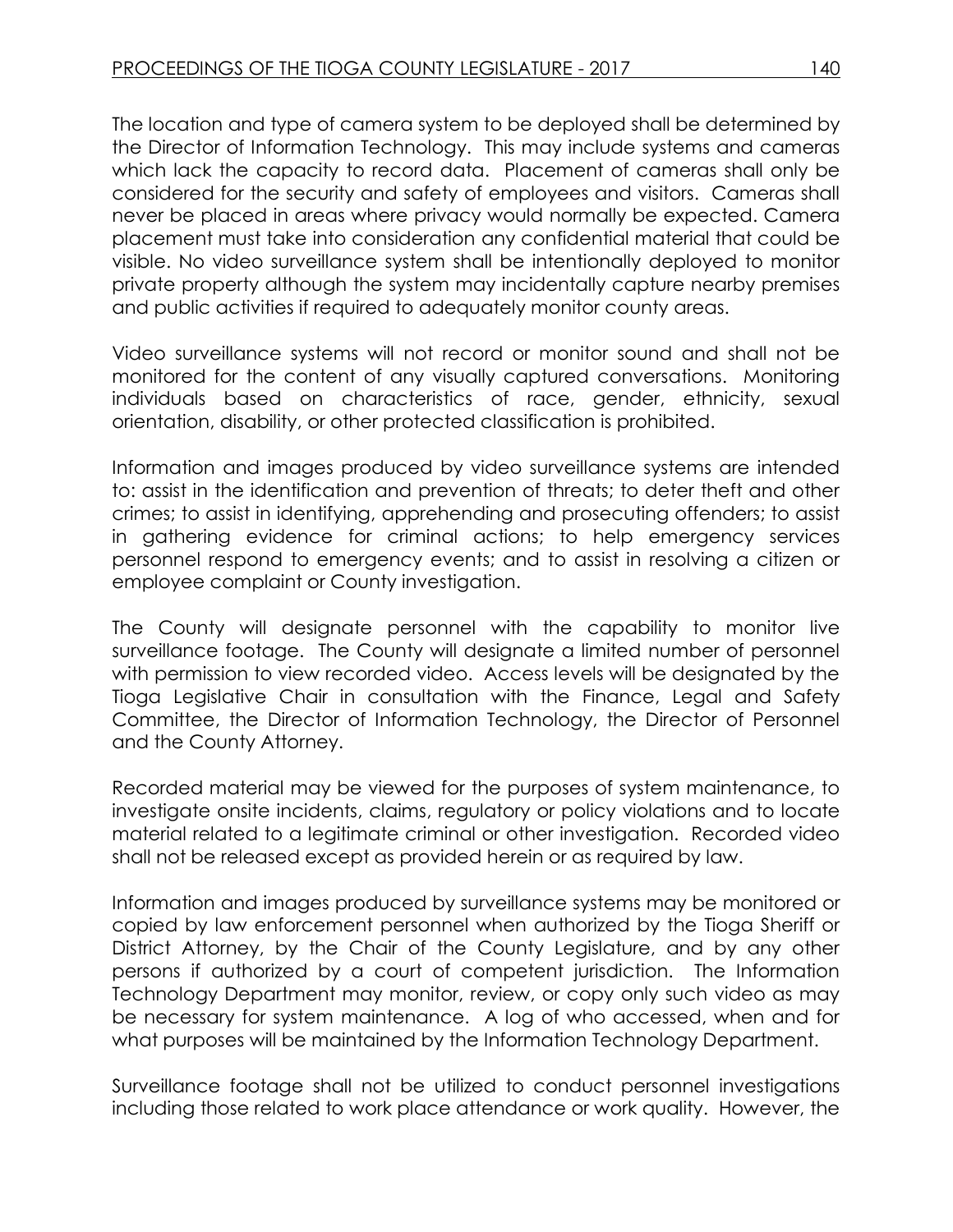County may utilize routine security camera recordings in support of disciplinary proceedings or in a civil suit or other proceeding involving person(s) whose activities are shown on the recording and relate to the proceeding.

Digital data will be stored on servers accorded appropriate computer security with access by authorized personnel. Recorded analog or digital data shall be stored and maintained for at least 90 days after the date of recording, unless the Tioga Sheriff, District Attorney, Chair of the County Legislature or County Attorney determines that specified video may be material and relevant to law enforcement or administrative investigation, or to potential claims and litigation. In these cases, the imagery shall be destroyed or erased as soon as practicable, but no less than three years following the date of recording.

The Information Technology department shall be responsible for the operation and maintenance of the video surveillance systems covered by this policy, and for the implementation of this policy.

Surveillance system feeds are a tool which may be monitored to support investigations and enhance safety. The existence of such systems and of this policy, are not a guarantee of safety and does not imply that security cameras will be monitored in real time.

# ROLL CALL VOTE

Yes – Legislators Mullen, Sauerbrey, Roberts, Standinger, Sullivan, Weston Hollenbeck, Huttleston and Monell.

No – None.

Absent – None.

RESOLUTION ADOPTED.

Legislator Monell introduced Local Law Introductory No. A of 2017.

County of Tioga

Local Law No. of the Year 2017.

A Local Law establishing the salary for the Office of County Treasurer for the four year term of office commencing January 1, 2018 and continuing through and including December 31, 2021.

Be It Enacted by the Legislature of the County of Tioga as follows: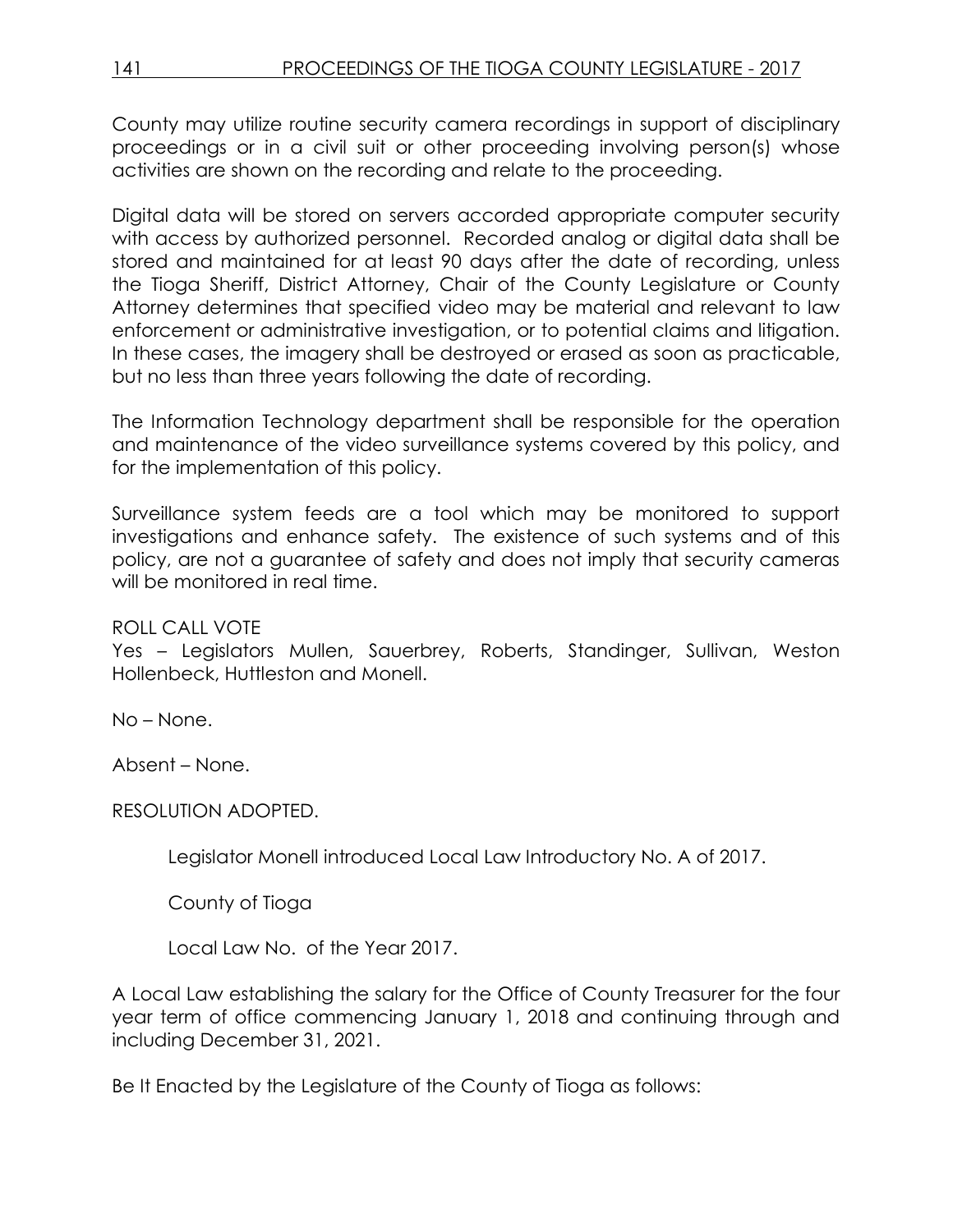SECTION 1: PURPOSE

As set forth at Local Law No. 3 of 2003, the annual salary for the elected public office of County Treasurer shall not be increased during a term of office.

Accordingly, it is the purpose and intent of this Local Law to establish the salary for Office of County Treasurer for the four-year term of office commencing January 1, 2018 and continuing through and including December 31, 2021.

SECTION 2: ANNUAL SALARY

- A) The annual salary for the Office of County Treasurer for the term of office beginning January 1, 2018 and continuing through and including December 31, 2021 is hereby established as follows:
	- 1. County Treasurer \$68,000

SECTION 3: SEVERABILITY

If any clause, sentence, phrase, paragraph, subdivision, section, rule or part of this ordinance shall be adjudged by any Court or Agency of competent jurisdiction to be invalid, such judgment shall not affect, impair, or invalidate the remainder thereof, but shall be confined in its operation to the clause, sentence, phrase, paragraph, subdivision, section, rule or part thereof directly involved in the controversy in which such judgment shall have been rendered.

SECTION 4: EFFECTIVE DATE

This Local law shall take effect January 1, 2018.

Legislator Monell moved for the adoption of the following resolution, seconded by Legislator Sullivan.

| REFERRED TO:          | <b>LEGISLATIVE WORKSESSION</b><br>PERSONNEL COMMITTEE                            |
|-----------------------|----------------------------------------------------------------------------------|
| RESOLUTION NO. 102-17 | <b>SCHEDULE PUBLIC HEARING</b><br><b>LOCAL LAW INTRODUCTORY</b><br>NO. A OF 2017 |

RESOLVED: That a public hearing shall be held on Local Law Introductory No. A of 2017 A Local Law establishing the salary for the Office of County Treasurer for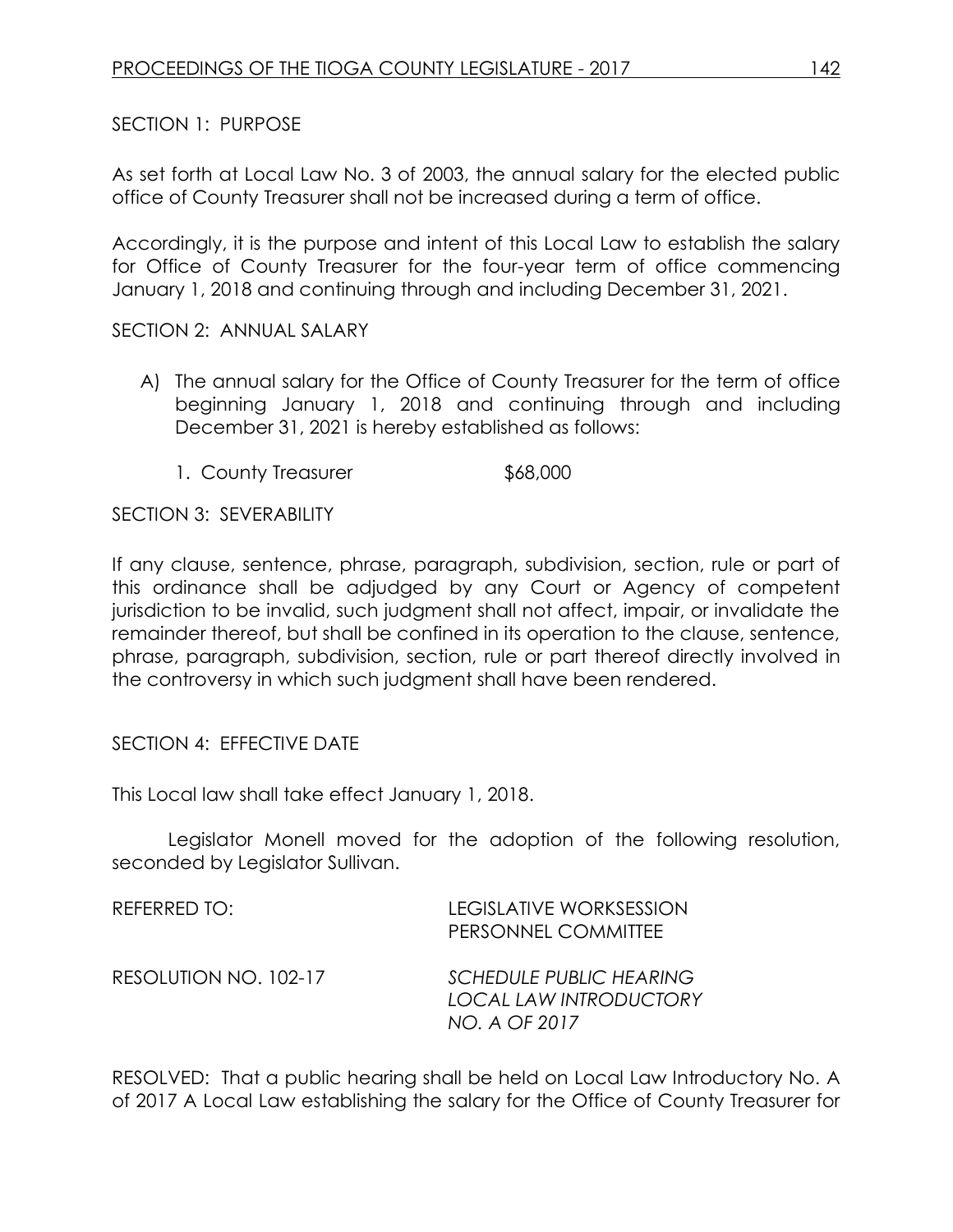the four year term of office commencing January 1, 2018 and continuing through and including December 31, 2021 in the Edward D. Hubbard Auditorium of the Ronald E. Dougherty County Office Building, 56 Main Street, Owego, New York 13827 on Thursday, May 4, 2017 at 1:00 P.M. All persons desiring to present written or oral comments may do so at said time.

### ROLL CALL VOTE

Yes – Legislators Mullen, Sauerbrey, Roberts, Standinger, Sullivan, Weston Hollenbeck, Huttleston and Monell.

No – None.

Absent – None.

RESOLUTION ADOPTED.

Legislator Mullen moved for the adoption of the following resolution, seconded by Legislator Monell.

| REFERRED TO:          | <b>LEGAL COMMITTEE</b><br>PERSONNEL COMMITTEE                                                                                                               |
|-----------------------|-------------------------------------------------------------------------------------------------------------------------------------------------------------|
| RESOLUTION NO. 103-17 | <b>RATIFY COLLECTIVE BARGAINING</b><br><b>AGREEMENT WITH TIOGA COUNTY</b><br><b>CORRECTIONS ASSOCIATION AND</b><br>NATIONAL CORRECTIONAL EMPLOYEES<br>UNION |

WHEREAS: The current collective bargaining agreement between Tioga County and the Tioga County Corrections Association expired December 31, 2016; and

WHEREAS: Negotiation of a successor agreement began in August 2016; and

WHEREAS: The parties have reached a Tentative Agreement of the years 2017- 2019; and

WHEREAS: The membership ratified the agreement on March 20, 2017; therefore be it

RESOLVED: That the Tioga County Legislature hereby ratifies the tentative contract for the years 2017-2019 retroactive to January 1, 2017; and be it further

RESOLVED: That the Chair of the Legislature is hereby authorized to sign the Agreement along with the Sheriff, as joint employers; and be it further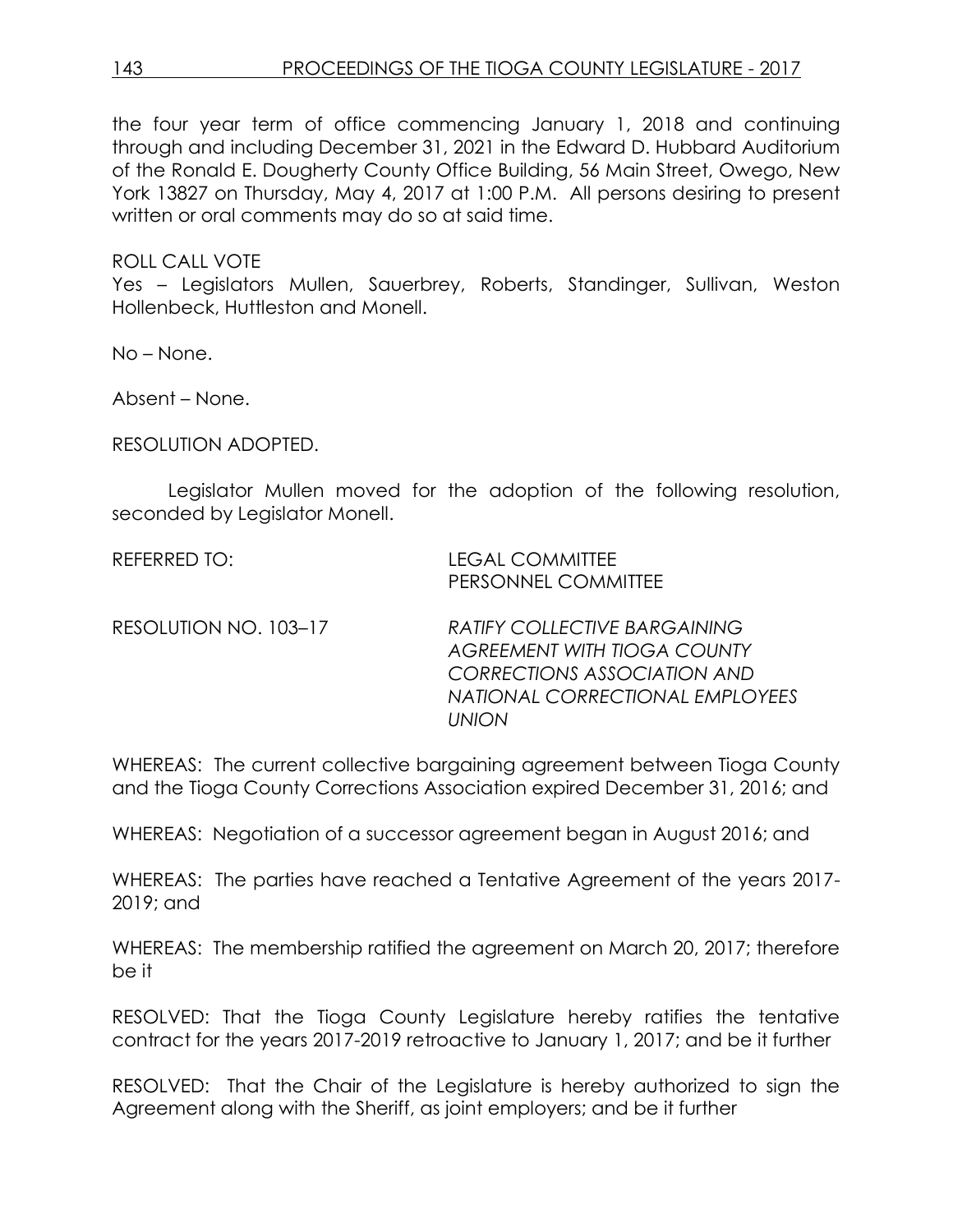RESOLVED: That the Tioga County Legislature does hereby agree to implement the funds necessary to carry out the terms and provisions of said contract.

ROLL CALL VOTE

Yes – Legislators Mullen, Sauerbrey, Roberts, Standinger, Sullivan, Weston Hollenbeck, Huttleston and Monell.

No – None.

Absent – None.

RESOLUTION ADOPTED.

Legislator Standinger moved for the adoption of the following resolution, seconded by Legislator Sullivan.

### REFERRED TO: HEALTH & HUMAN SERVICES COMMITTEE PERSONNEL COMMITTEE

# RESOLUTION NO. 104-17 *AUTHORIZE APPOINTMENT OF DEPUTY DIRECTOR OF PUBLIC HEALTH PUBLIC HEALTH DEPARTMENT*

WHEREAS: Legislative approval is required for any appointment to a non-union position within Tioga County; and

WHEREAS: The Deputy Director of Public Health position became vacant on December 31, 2016 and recruitment efforts have been made to backfill said vacancy; and

WHEREAS: The Director of Public Health has identified a qualified candidate who is willing and able to accept appointment; therefore be it

RESOLVED: That Susan Medina is appointed to the title of Deputy Director of Public Health at an annual, non-union salary of \$64,500 effective April 15, 2017; and be it further

RESOLVED: That Ms. Medina's appointment shall be provisional pending successful completion of civil service examination requirements and appointment from the appropriate eligible list.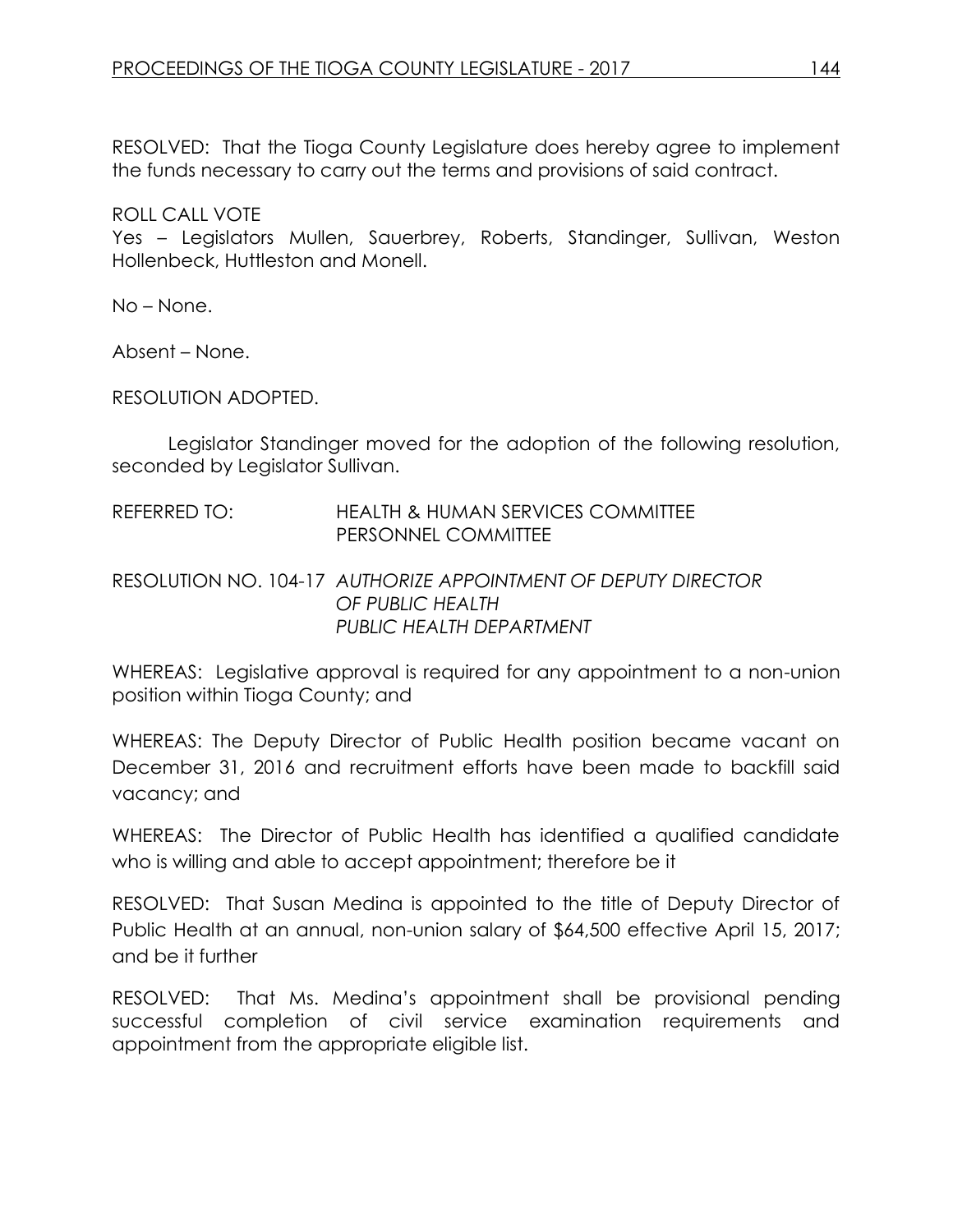ROLL CALL VOTE

Yes – Legislators Mullen, Sauerbrey, Roberts, Standinger, Sullivan, Weston Hollenbeck, Huttleston and Monell.

No – None.

Absent – None.

RESOLUTION ADOPTED.

Legislator Sullivan moved for the adoption of the following resolution, seconded by Legislator Hollenbeck.

| REFERRED TO:          | <b>INFORMATION TECHNOLOGY &amp;</b><br><b>COMMUNICATION SYSTEMS COMMITTEE</b><br>PERSONNEL COMMITTEE                                                  |
|-----------------------|-------------------------------------------------------------------------------------------------------------------------------------------------------|
| RESOLUTION NO. 105-17 | <b>AUTHORIZE SALARY REALLOCATION</b><br><b>SENIOR COMPUTER MAINTENANCE TECHNICIAN</b><br><b>INFORMATION TECHNOLOGY &amp;</b><br>COMMUNICATION SYSTEMS |

WHEREAS: Legislative approval is required for the reallocation of positions within salary grades; and

WHEREAS: As a result of the recent desk audit of the Senior Computer Maintenance Technician position, there is justification that work is being performed at a salary level inconsistent with the current salary grade assignment (CSEA SG XI) for said title; and

WHEREAS: The Personnel Officer has recommended that in order to rectify this disparity, the title should be reallocated to CSEA SG XIII, which is representative of a difference of \$3,800; therefore be it

RESOLVED: That the title of Senior Computer Maintenance Technician is reallocated CSEA SG XIII retroactive to February 23, 2017; and be it further

RESOLVED: That Richard Dixson's annual salary shall increase to \$48,470 retroactive to February 23, 2017.